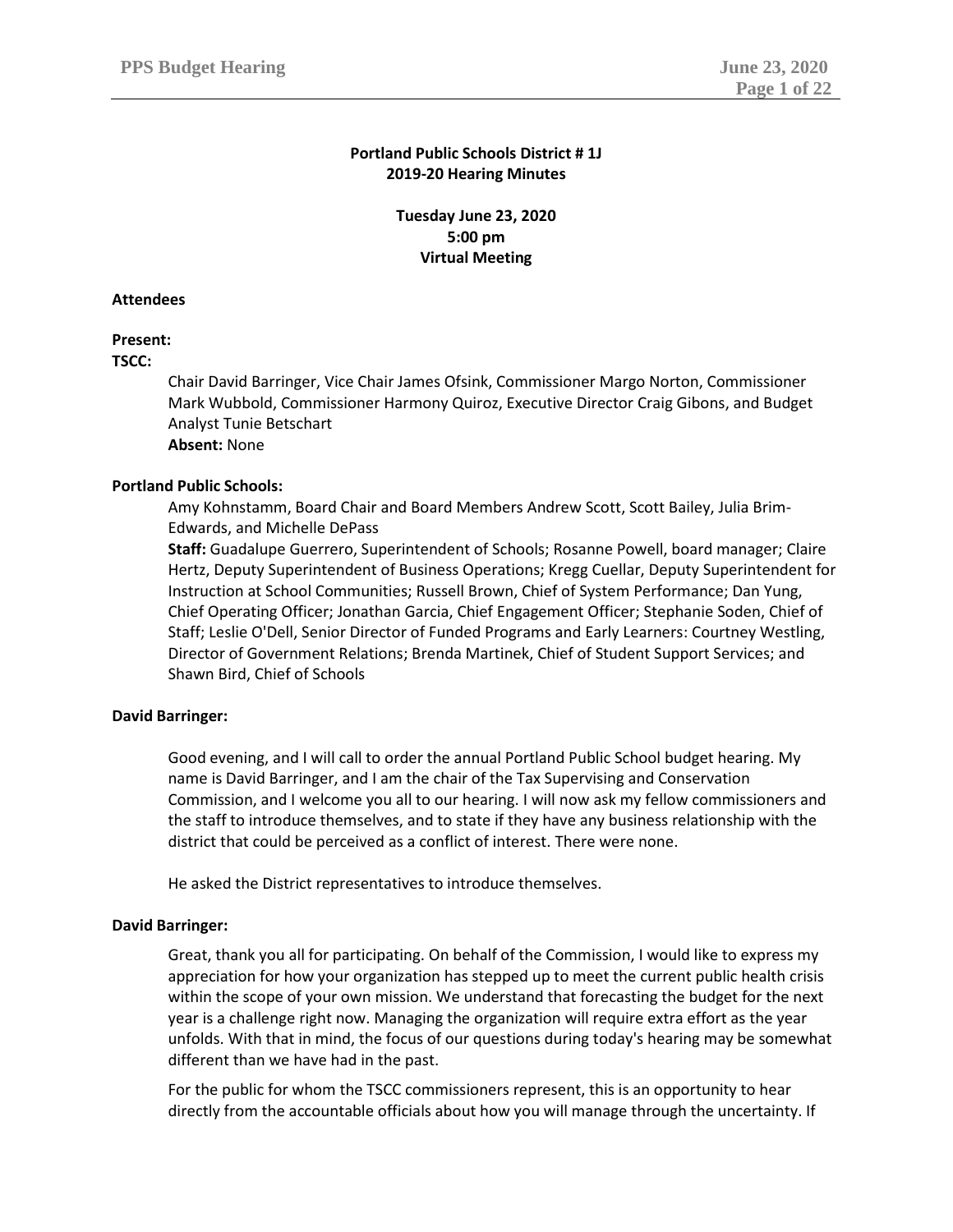you have any brief introductory remarks on your budget, we would like to hear them now. Then we will ask our questions and discuss the budget with you. Following that discussion, we will take any testimony from the public if there are any participants that wish to be recognized at that time. With that, I will turn the floor over to the superintendent. And if you have any introductory remarks, please do so now. Thank you.

# **Guadalupe Guerrero:**

I'll be brief, commissioners, but it's good to see all of you again. I know we only meet annually typically, but I feel like you've been a part of our journey. And I think we've talked about that in our past. Tonight, you're going to hear our deputy superintendent tell you a bit more about the proposed budget we've forwarded to the Board of Directors for their consideration. We think it makes key investments in not just the effective operation of the organization, but also places a key emphasis in a few priority areas. The continue to build on our district's overall, what we call a transformation.

And so I think you will find clearly laid out in our budget message is that focus on racial equity and social justice that we invest in those levers that will improve the equitable conditions and outcomes for our students of color in particular, and our theory of action that calls out our black and native students specifically. So staff is here to take any and all of your questions this evening, and hope that we conclude the evening with your vote of confidence.

But I'll turn it over at this point to our ringleader, our Deputy Superintendent of Business and Operations, Claire Hertz.

## **Claire Hertz:**

Good evening. I'm getting a little bit of feedback, which is making it hard for me to hear. And I'm wondering if people could mute and then unmute when they'd like to speak. That would be really helpful. Thank you. The feedback has stopped, so that makes it so much easier. Thank you.

So this has been quite the year. In Portland Public Schools, we brought a vision forward after a year-long process with our community and really honed in with a needs assessment in the fall, working through our student investment account process with the Oregon Department of Education and really listening and lots of focus groups and sessions with community groups all across the district and varying neighborhoods, really focusing on communities of color, making sure that we had student voice, that every staff group at every school had a voice, having many meetings, really trying to take from our vision, working towards a strategic plan framework, and then bringing forward that student investment account application.

All was going well. We were developing a budget and bringing that forward. We were just starting to do staffing in the end of February. And as we were completing that process, getting ready to prepare our proposed budget, we actually brought our S-I-A application forward, got approval from the Board. We were expecting \$39 million to invest in very strategic investments, strategic areas in supporting especially our black and native students, as part of our theory of action in really recognizing as we focus on the students that have been underserved and have the most barriers to their educational success so that, if we focus on them, then all of our children benefit and our systems improve and our teaching methods improve. So that was all going along and we even had a proposed budget already for print and ready to go, and then COVID-19 shut us down.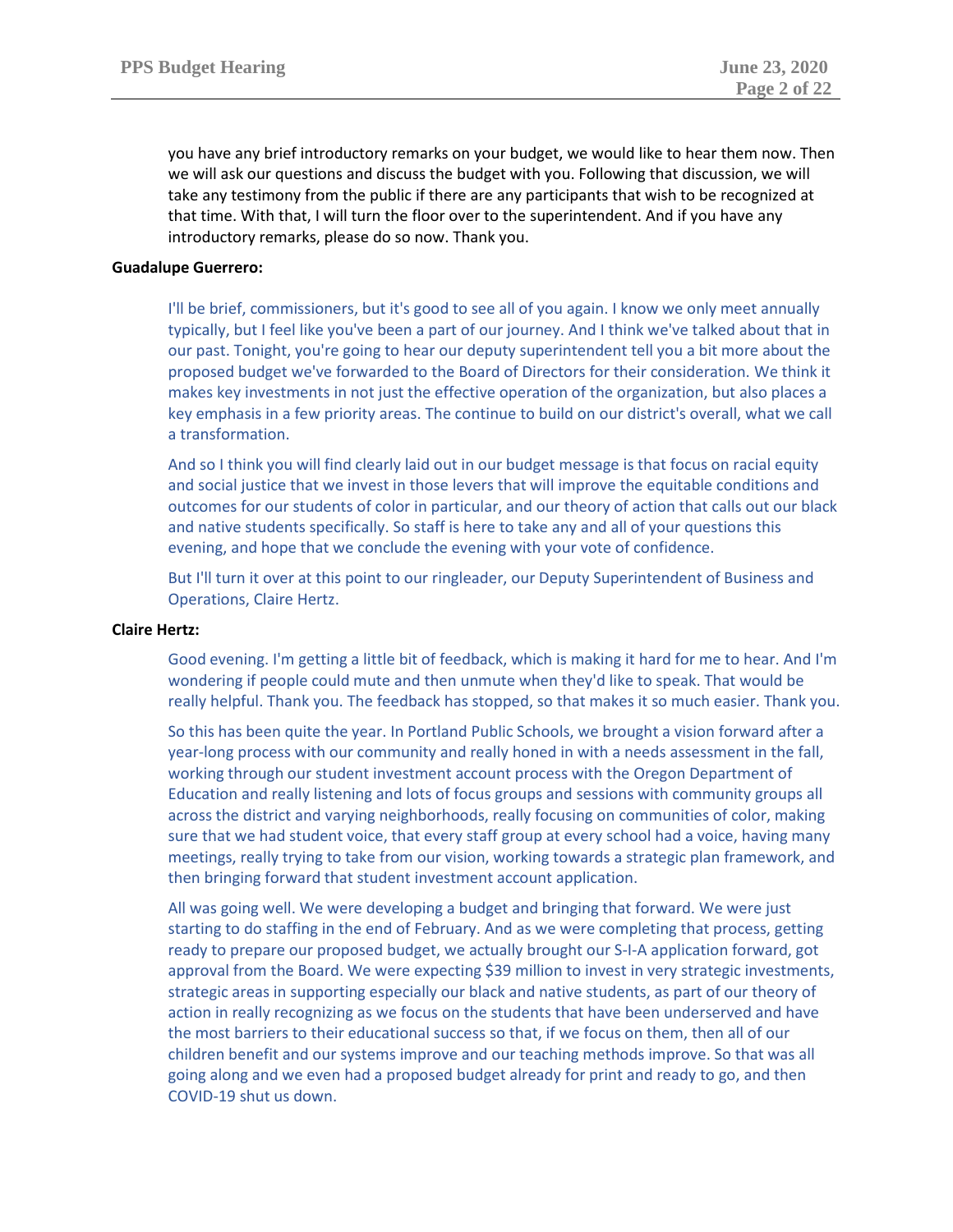So what you have is a budget that has been built based on our O-D-E estimates that came early in the year pre-COVID, both for state school fund, for Measure 98 and then for the S-I-A application. So what you have in the documents that we've shared with you is pre-COVID. And then since then, we've had information of percentage of revenue shortfalls in both the S-I-A and the Measure 98 grant funding, and then also a shortfall in our state school fund. So you will see in your Q and A's that we've shared the reductions that we've had to make in those areas and are ready to talk those through with you as we go through your questions. So I just welcome you here. We're excited to share, even though we are probably totally exhausted from just operating schools in a new way, and having new demands that we never knew we'd have to learn how to do.

And somehow this team has come together and really done some phenomenal work with the leadership of the board and with our superintendent and working through our principals and all of our teachers in our schools. Somehow we came together and had school while it was distance learning, different than we were ready for initially. We certainly came together and brought that forward. And so we are now, as the school year has ended, we are moving on to the O-D-E guidance has now come out on our fall re-entry plans. And so we are busily developing those plans and we'll have more to share later this summer as we bring back to the board and the community for that input and feedback as we go forward.

So with that, I would like to turn it back to you, and I think that was David Barringer. Is that correct? I know that you guys have some questions you'd like to ask staff.

### **David Barringer:**

Yes, thank you for that update. And you're right. I mean, the world fell off a cliff at the end of February and everything changed, and everyone's responding as best they can to this new environment. With that, then, I will start our questions. I have the first one and it's about the current fiscal year, which of course did not anticipate at all the additional expenditures caused by the pandemic. So what changes have you made to this year's budget and will they have impact on the district's ending fund balance? And how will that alter the beginning fund balance that's now stated in the budget that you have approved for next year, positively or negatively?

#### **Claire Hertz:**

So we have worked hard as a team. We identified two ways, or actually three ways, to lower costs in the 1920 fiscal year. First, we did a hiring freeze, and then we did a purchasing freeze. And then we also did furlough days furlough Fridays, beginning in May through June and then all the way through almost the end of July. And so with that using the federal work share program. So we have accumulated \$10 million in savings on our furlough days, and we have also an additional nine million that's coming forward in savings from general fund. So both of those are general fund amounts in that we're able to carry forward into next year.

So that nine million is actually a savings more than our original projections. So because we had the purchasing freeze and the hiring freeze, we were able to accumulate that \$19 million. So you will note that our beginning fund balance in the budget document was pre-COVID. And now, we will have a much higher one. We're anticipating a \$63 million ending fund balance for the general fund. And this is 16.5 million over what we had from our initial projections, and that we will carry that into 20-21. And then we will actually utilize those savings and still keeping with the 6% ending fund balance by the end of 20-21. Okay?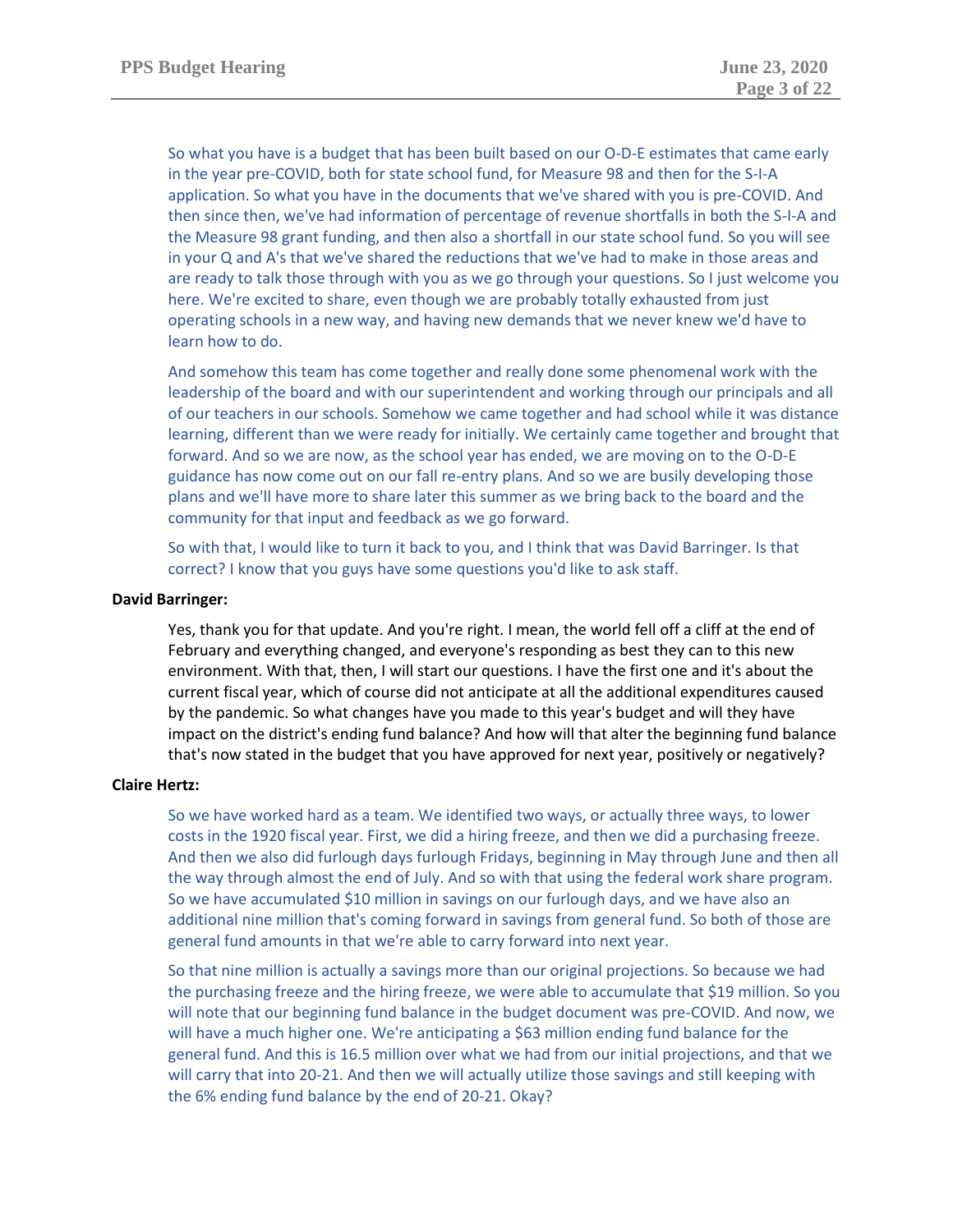# **David Barringer:**

Very good. You rebounded very, very quickly since this happened from March to now. Thank you.

# **Mark Wubbold:**

I have the second question. The approved budget was prepared prior to all of the changes brought about by the pandemic and the economic downturn, but considerable time has passed, and some new information has been made public. When will you be able to tell district patrons what and where the \$12 million in identified cuts will occur?

# **Claire Hertz:**

So earlier in the budget process, we identified \$12 million in general fund reductions that we needed to balance the 20-21 budget. And so we did share that with the community at a higher summary level, because we had needed time... Remembering all of this happened quickly, right? The May economic forecast came out and then three days later we had our proposed budget meeting, right? And so as we're making the decisions, and then two weeks later, we had the approval, and now two weeks later, we're working on the adoption.

So it's been a very tight timeframe, and this team has worked hard to get that \$12 million in place. And now tonight we have posted on the website and share with you and your question number two, the budget reductions by function and object codes that aligns with the budget document coding that you have already. So you'll notice there's a several page chart of reductions totaling the \$12 million. And you can see that some of them are F-T-E personnel costs, and some of them are purchased services, supplies, and materials.

## **Mark Wubbold:**

Yes, so we do appreciate getting it. Getting that in that communication today was very helpful. Thank you.

# **James Ofsink:**

And just to clarify on that, was I understanding correctly, and thank you for giving us this level of detail, but this is just now available to the public today. Do I understand that part correctly? Thank you.

## **Claire Hertz:**

We have had a higher level of budget reductions shared with the public. So we have had the school staffing reductions and the central services reductions more by area rather than specific to F-T-E and not personnel and non-personnel. So we have had that detail shared at a higher summary level, but now, because we have the tight timeframe, we would never want a staff member to learn from a budget meeting what positions were being reduced in their area, right? So we needed to have those conversations internally and then before we could produce them. And so, yes, we have provided some summarized information, but now this detail that aligns to the budget document, this level is available as of today.

## **Margo Norton:**

I have a follow-up, David. Deputy Superintendent Hertz, I understand that there was more detail here than we have seen before, but for your district patrons, when will they find out what's happening at their school level?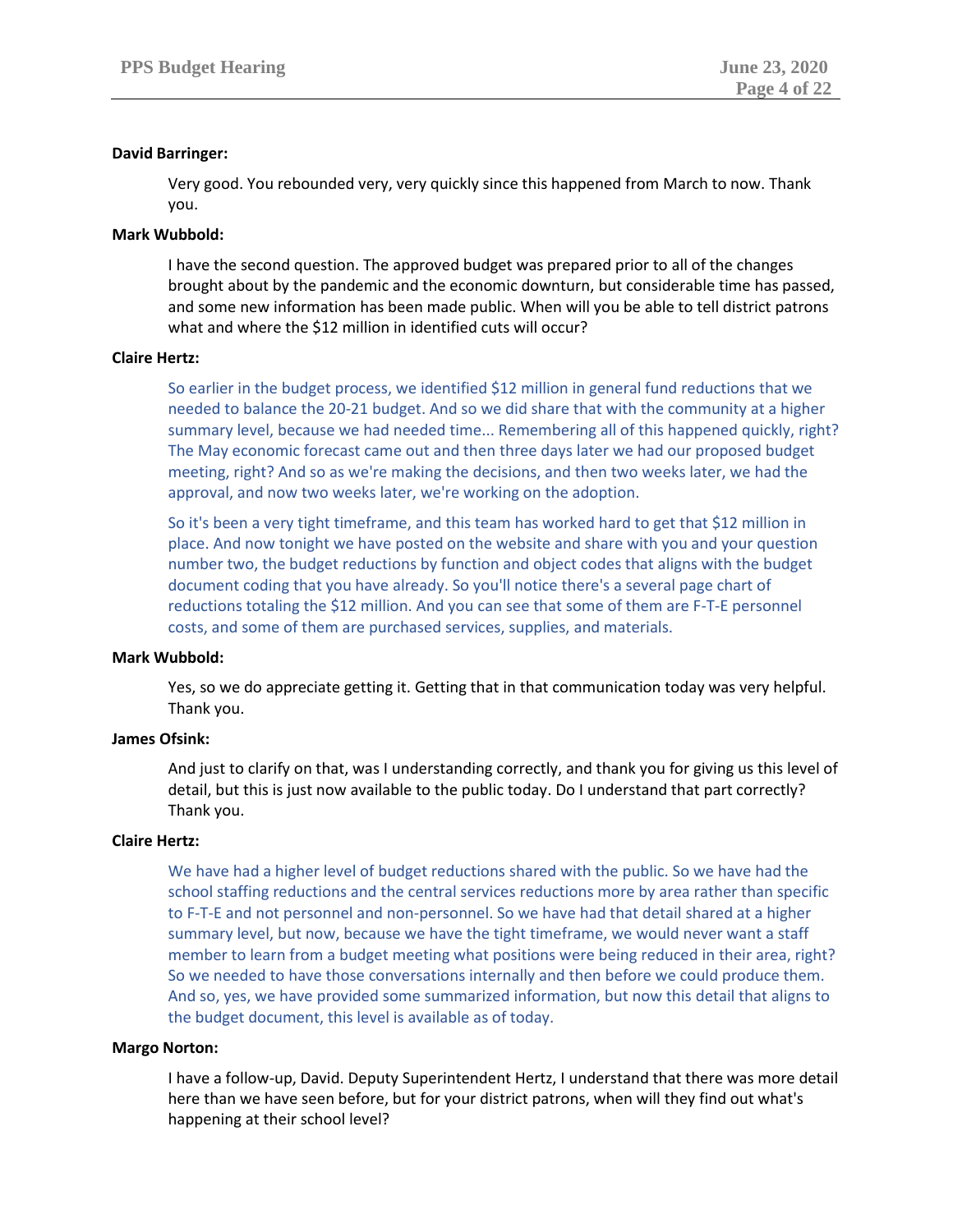# **Claire Hertz:**

So the school staffing process is in process. And so there are, in terms of what is exactly happening at their school, we have to complete the staffing process in order to share that with the community. So there are the staffing decision. We make budget allocations, and then there are staffing decisions that are made by the school leadership, and then it's implemented with a notifying staff, and then their community.

Unknown is that we are also planning on bringing in an amended budget back to our Board and in sharing additional information once we know if the legislature has made any changes in the funding mechanisms that we know to date. So there is always the possibility that some of these dollars could shift from one pot to another. So we're prepared to respond to that and share that with our community and our Board as we learn that from the legislature.

# **Harmony Quiroz:**

I had a quick, hopefully a quick follow up question after looking at the more specific allocations this year. Can you clarify how that F-T-E allocation by school-I think I'm reading that the ratio allocations aren't changing from the 19-20 school year, is that correct? Is that across the board or just that?

# **Claire Hertz:**

So in terms of the classroom teacher allocation, the 19-20 allocation remains in place for 20-21. There are a couple of places we have improved it. One is in our C-S-I schools, in the primary grades. And the other is in, we've added some electives in our middle school programs through our S-I-A allocation. So there are some slight, slight improvements originally with the full funding that we had. We had improvement across the board, but that's no longer possible. So we had to scale it back.

## **Margo Norton:**

All right. So we understand that you held off as long as you could to go to your budget approval, hoping for more information to develop. That didn't happen. And there are other people who are as disappointed as you. But, in the meantime, PPS is still the largest school district and your footprint spills over into all of the metropolitan counties. So by my count, you probably have more legislative representatives than any other place in state. So, this probably is not so much a question for the staff, but perhaps for the Board. What discussion are you having with your legislator? Do you have reason to be hopeful? Are they encouraging you to make contingency plans? What can you tell us?

## **Claire Hertz:**

I have asked Courtney Westling, who works with our legislature and is governmental relations for Portland Public Schools. So Courtney Westling could start. And then after that we could go to the board.

# **Courtney Westling:**

Thanks for the question. This is a hot topic. Obviously, the legislature is meeting starting tomorrow for a special session. This special session is not a budget session. It's a policy session focused on a few things that you probably know, but I'll tell you anyway, because I've got you here. It's focused on police accountability. It's focused on COVID-19 response and some cleanup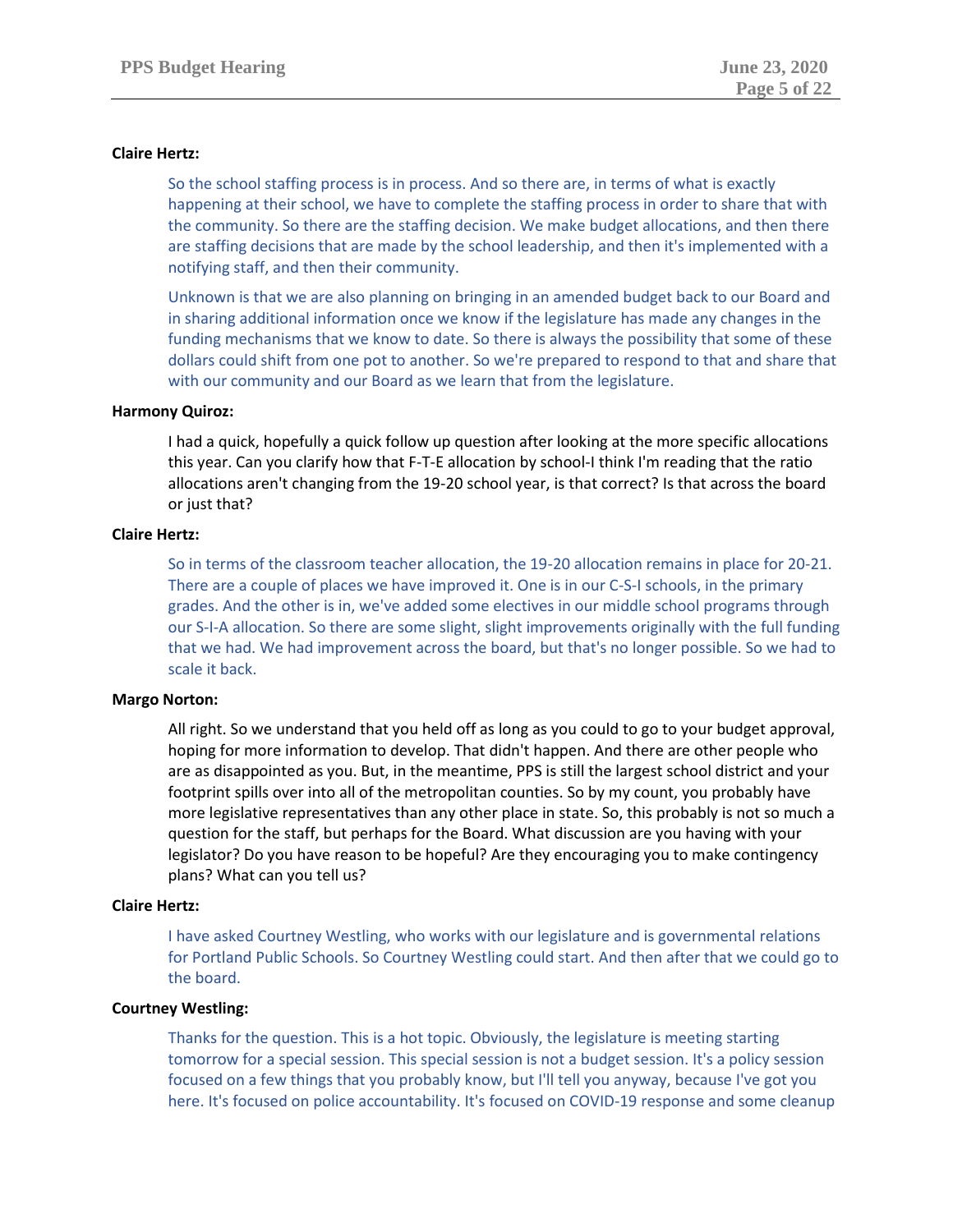issues from previous legislative sessions, which for lots of reasons that I won't get into here, didn't happen in previous sessions.

So where we fit in is you hit the nail on the head. We are the largest district with, I think, close to, or if not the most diverse student body. We engage regularly with our partners at a couple of different large organizations that represent other districts and school boards. And those are the Coalition of Oregon School Administrators, COSA, and the Oregon School Boards Association, OSBA. We also collaborate regularly with our other large school districts folks. Some of those districts have someone like me internally and some of them don't, but we work through COSA to reach all of our partner districts, especially those that have a lot of similar characteristics.

We work closely with them to communicate our needs as districts to the legislature. Sometimes those needs are different for Portland. Often right now, they're very similar to what everyone's dealing with in this environment. So we work together in collaboration to communicate our needs to legislators.

We also work with our local legislative leadership. Some of them are our leaders in Salem. So that was very helpful for us to have those relationships. We are closely monitoring this special session to see if there are any impacts to our budget, which I don't expect from the policy session. And then we're kind of pins and needles waiting to know when the budget session will be. It sounds like there's some waiting on the federal government to make some decisions after the 4th of July congressional recess.

So there's a lot of unknowns. I think that's the theme of tonight. There's a lot we don't know, but we're monitoring it closely. We're working with our partners to make sure that we're aligned and strategic in how we're approaching our elected officials.

## **Amy Kohnstamm:**

This is Amy Kohnstamm. A couple of things I would add. Early on, we definitely were talking with our local legislators about the importance of preserving the Student Success Act dollars. You can see that we were able to really keep the priorities that we identified in our SIA proposal, just at the lower scale that we anticipate. But that's really important. I think staff has also been working on estimating costs associated with distance learning and higher standards of cleaning and costs associated with reopening so that we can quantify for the legislature, what that difference is when school is going to look differently.

And then also we have been pretty active on the federal level. I'm looking for another round of a relief for public school systems through coronavirus relief. So we've been part of working with the Council of the Great City Schools on advocacy there. Again, quantifying what the costs are and also the impact from distance learning on student achievement and why now with diminished state revenues across the country, why now is not the time for us to do less for our kids rather than more.

## **Julia Brim-Edwards:**

This is Julia Brim-Edwards. The one thing I want to add is so the other potential funding pathway for some of the COVID- related expenditures is the federal money that either was earmarked for the City of Portland, which was \$114 million or a portion of the state's allocation. I had a conversation yesterday with the mayor and then further conversation with city staff yesterday, and they are not going to be earmarking any of their funds for the city. So it looks like the state would be the focus. While they've dispersed a fair amount of money, they've also withheld or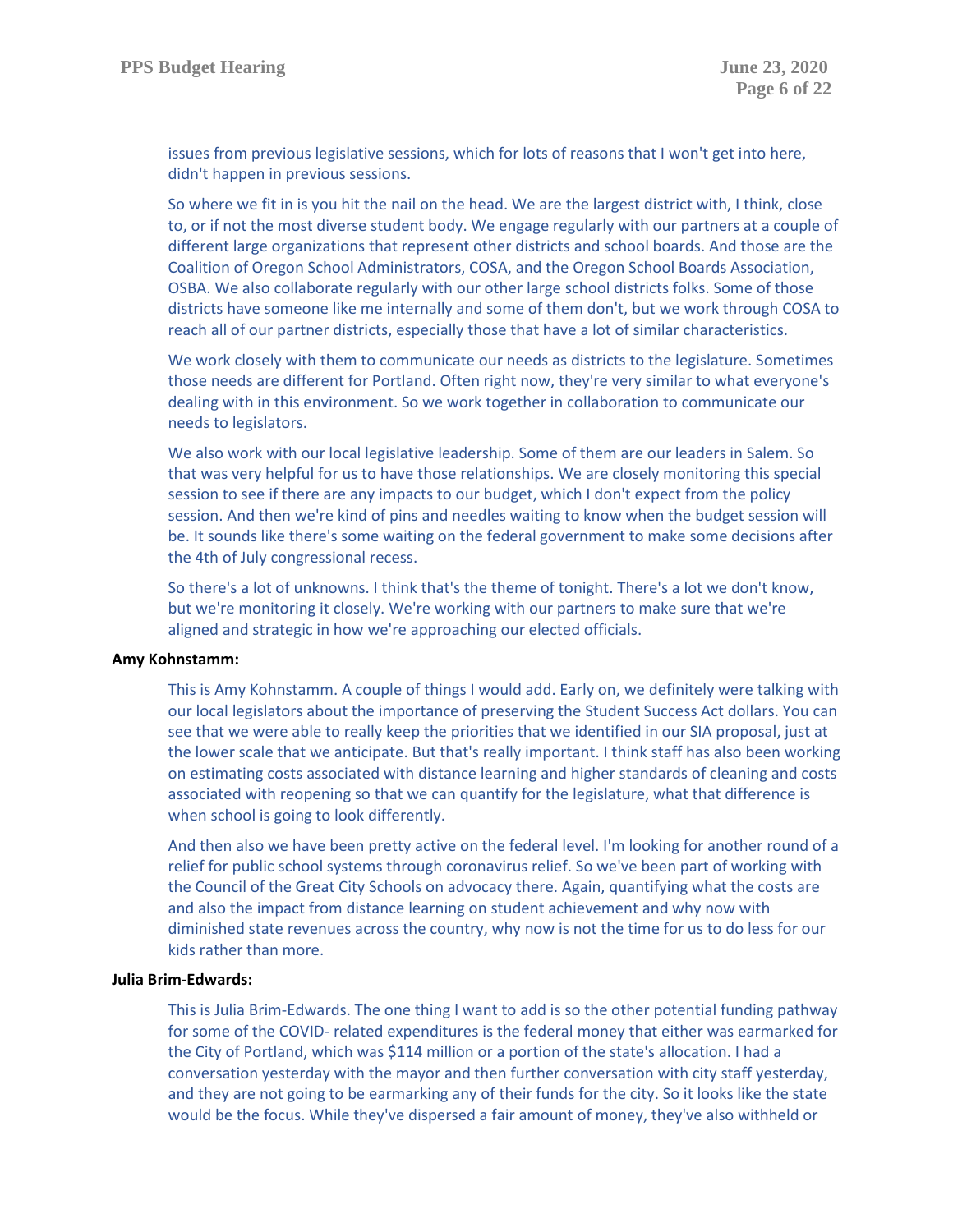held back a fair amount as well. So as we are better able to quantify exactly what reentry looks like and the type of expenditures that we will have, that is I think a conversation, a very legitimate one for us to have with the legislature about assisting us with those costs.

## **Scott Bailey:**

This is Scott Bailey. I think the other piece is looking ahead over the next, as you probably know, the state economists are projecting a three to four year recovery path. The state does have, in contrast to 2008, their rainy day funds, one earmarked for education. I think in discussions with our legislators over what's the best path forward for disbursing that money. There's always that tug between right now and trying to smooth things out over the next three to four years.

# **James Ofsink:**

As I'm sure you can imagine, a lot of our questions tonight are going to deal with what reopening looks like. So without getting into that, I don't want to ruin the suspense for all of our viewers at home. I imagine that there are lots of policy implications aside from the budget stuff that the legislature will be dealing with that relate to reopening the schools. Is your sense that even though I'm sure there are significant policy issues the state will probably have to weigh in on at some point that that will not be happening in this special session? Was I right in understanding that?

# **Courtney Westling:**

That's my understanding. I think this is the first step in addressing some policy issues. The dollars will follow later. So there's still a lot of uncertainty when that time... It has to line up. We have decisions we have to make as districts in short order and that's well known. But I think to some of the earlier points by board members, we've got to get an understanding of what it's going to look like for us, so that we can take that to them. Most of them know this, but it's helpful to have a quantifiable amount or at least an estimate.

## **Harmony Quiroz:**

I have the next question. The big question, probably. Can you give us some information as up-todate as possible on the plans to reopen schools in the fall? Things like what services to students are being reconfigured in response to pandemic? What services might be emphasized while other services might be trimmed? I mean, it sounds like you're already doing some of the math and trying to figure out how much some of these things will cost. Are any funding reallocation, have they been identified yet?

## **Brenda Martinek:**

Good afternoon, everybody. I'm happy to respond to that. Currently, we are in the planning process for reentry into the fall. We are partnering with our four other larger districts, the big five districts in Oregon, to align our thinking, our strategies and our planning moving forward.

We've also contracted with the district management group in order to help us with peer review, with some national information and guidance in order to align our work and our timelines. Once we received the ODE guidance, the ODE blueprint, we did start to break up into some re-entry planning groups. We had those groups already, but once the guidance was there, we really started to dive into the blueprint and the application process. So those are the things that we're doing right now.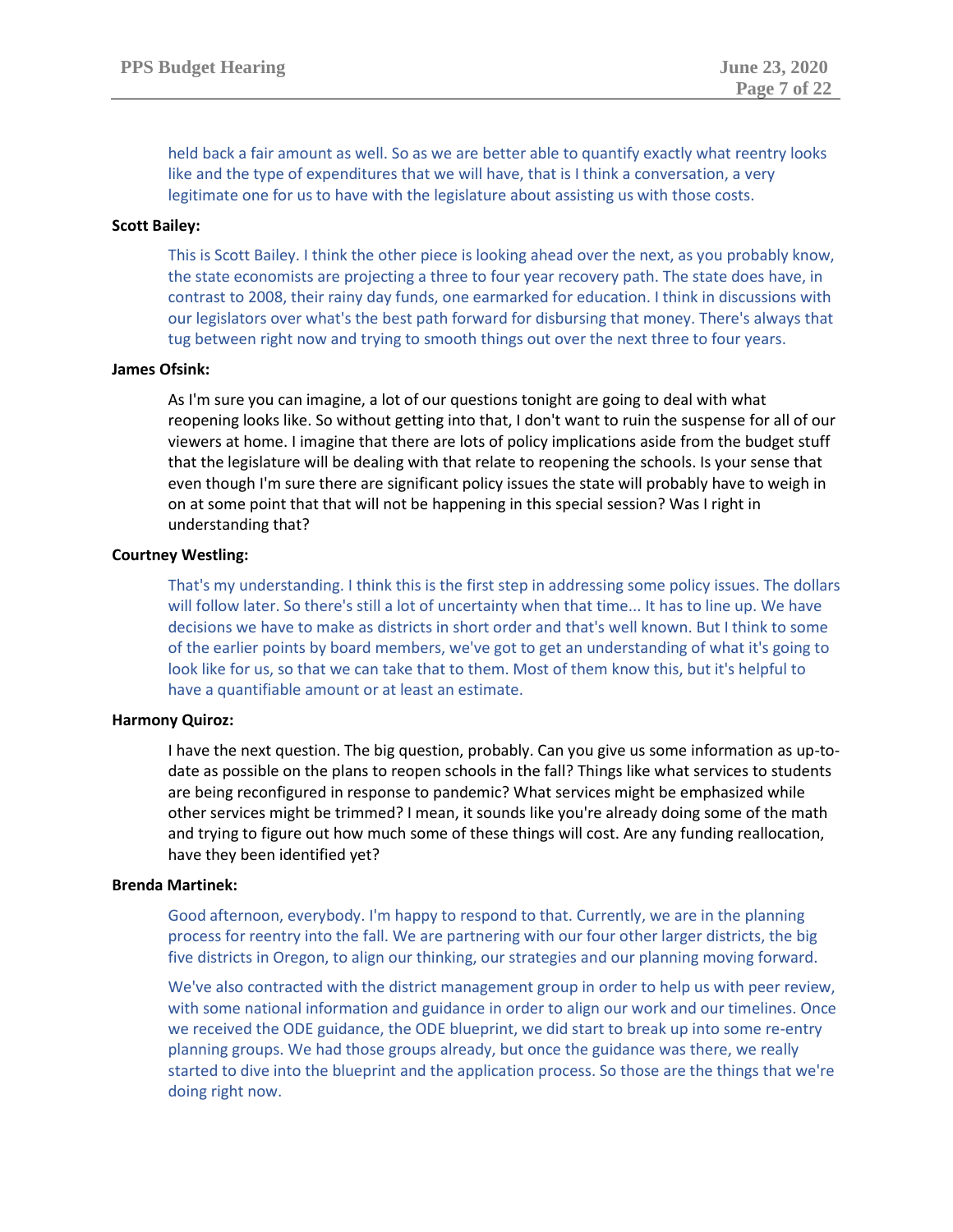Since we're still in the planning process, we're not able to state what services are going to be reconfigured specifically. What we can say is we are considering virtual learning, a blended model with cohorts and classes online, looking, right now, at our timeline for being able to reopen.

All of the services that we're doing are aligning with our mission, with our vision, with our strategic plan and focusing on our guiding principles. We're going to focus on social- emotional learning and trauma that a lot of our students and staff have experienced during this time, especially during recent events. We want to make sure that our families and our students and our staff are feeling supported.

And then we also want to continue to align with our instructional core and our multi-tiered services or tiered support. So we're looking at all of those and those specific frameworks are helping.

## **Harmony Quiroz:**

Are there any conversations around any more fundamental shifts such as a full-year school schedule or something along those lines?

## **Brenda Martinek:**

We are still in the planning stages. We're still planning to open up and to have some sort of learning opportunities on September 1 when our calendar starts for students and to continue on through the end of the calendar. So we're not looking at this point in time of reconfiguring our calendar. It's always an option, but at this point in time, we're not looking at that.

## **Harmony Quiroz:**

I have another follow up. If the decision happens that there's a significant shift to distance learning, whether or not that's through some kind of hybrid model or more of a full-time virtual learning like we did this spring, can you anticipate any shifts in staffing and spending on staffing? Is there an expectation that there might be a pullback of staff that are primarily hands on or are there conversations around changing how we spend money on staffing, if it's an entirely virtual learning model?

## **Brenda Martinek:**

Depending on the models that we choose, we will have some different funding requirements that are needed. We have set aside \$1.8 million to support those different types of instructional models if circumstances change. So we do have that kind of in our back pocket, should anything change it. And we just don't know. We have to be nimble. We have to be creative and innovative and be flexible because we have to have contingency plans based on if the county has to go back down into a shut down or quarantine type of a model.

# **Harmony Quiroz:**

Well, we appreciate all the hard work you're doing. I mean, waiting with bated breath as a parent, but understanding that there are so many moving pieces. I'm happy. I filled out the survey, but I'm happy to not be the one having to solve that puzzle to be honest.

# **Brenda Martinek:**

Well, thank you, Harmony. It's really important for all of our parents to fill out that survey. So I encourage anybody listening in to make sure that they're filling out that survey. We'll also have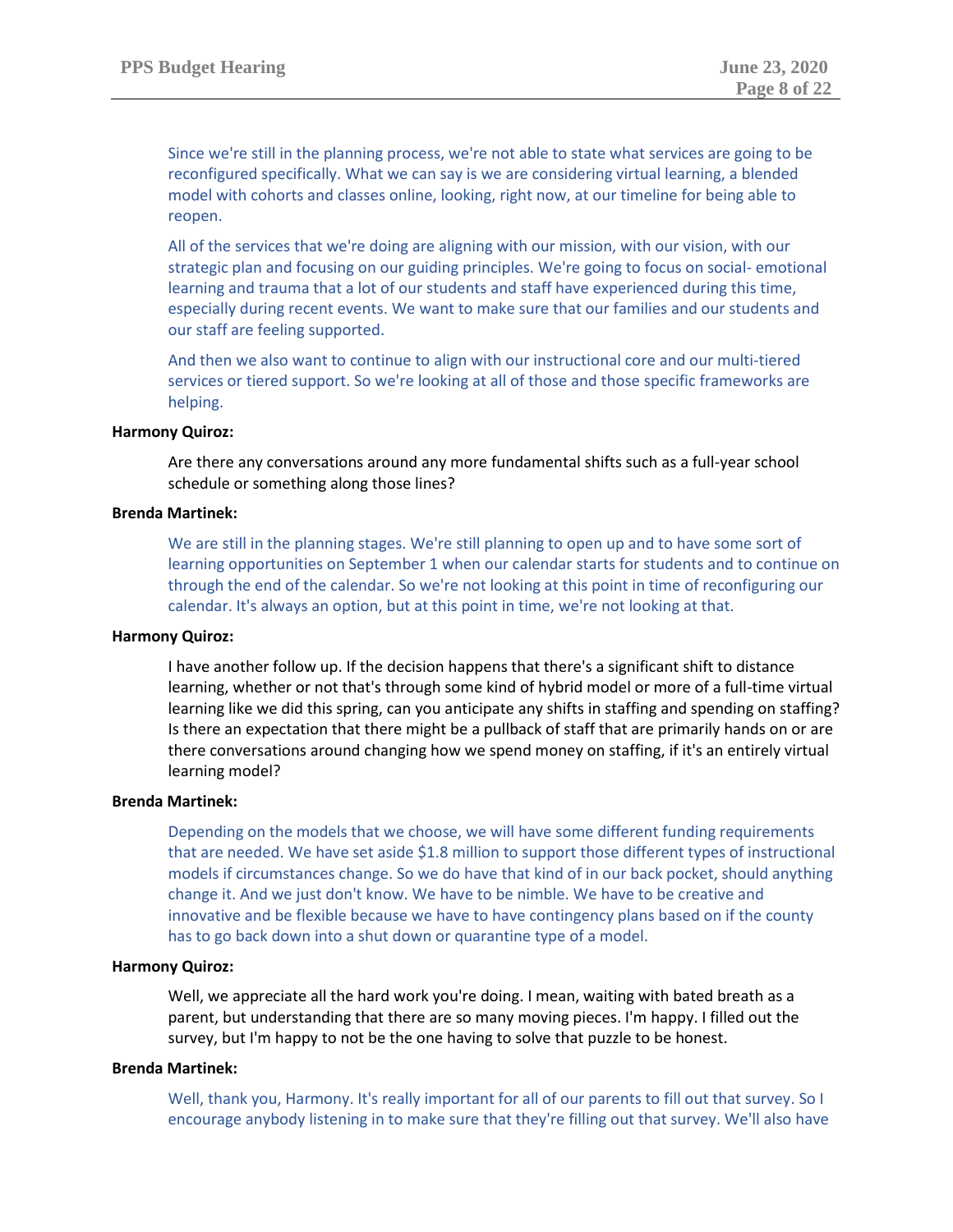some community engagement opportunities for staff and for families and students. We will continue to use that information to help guide our work moving forward. So thank you.

#### **Margo Norton:**

All right. Not to add any pressure here, but there are only... if my calendar calculations are accurate…, there are only 49 business days from tomorrow to September 1. That's a really short time. In order to get surveys back from folks, conduct your community engagement, what's your drop dead decision date? When are you going to have to decide? Childcare arrangements are critical for parents. They're not going to look for this decision on August 28th.

#### **Brenda Martinek:**

Right. As a mom of four kids, I completely understand that need to have decisions made as quickly as possible. We also need to make sure that we're as thoughtful as possible and to make sure that we are targeting our neediest and most marginalized students. So we don't take that work lightly. At the same time, we actually have a due date of August 14th because the ODE blueprint is due August 14th. We do have, excuse me, very condensed timeline that is quickly disappearing with each hour. So we have aligned our groups. We have our thinking caps on, we're actually rolling through some proposals right now. We're also working with our communications department in order to roll out a comprehensive communication plan so that staff and families will be informed of some dates that decisions will be made. And then partnering with some of our community partners in how that would look dependent on the community. We have a short timeline. Yes.

#### **David Barringer:**

This is David Barringer. I just have a follow-up as well. Nobody is an expert on all this and I've been reading that some colleges are trying to finish their fall term by Thanksgiving because there was the possibility of a second wave in the winter time. I mean, you have got so many possibilities on the plate, are you taking that into account as well?

## **Brenda Martinek:**

One thing that we know is that we need to have places for students to go for our economy to start back up. Additionally, we need to provide a good first instruction for our students, which is that instructional core. We also need to have a sense of belonging for our students and that connection and relationship building. We kind of have to balance both, right? We have to balance the health and wellness of our students and staff. And we also have to balance the ongoing learning that our students are desperate for right now in addition to that community feeling for students.

We at this time are not looking at that. Colleges have an ability to start earlier, to start in August and then finish by Thanksgiving break. We don't have that luxury of doing that. So at this point in time, that's not something that we would consider. If things did get worse, then we would have to look at our contingency plans and go back to virtual.

### **David Barringer:**

Okay. Thank you for thinking about that. It's a tough balance. Absolutely.

#### **Brenda Martinek**:

Yes.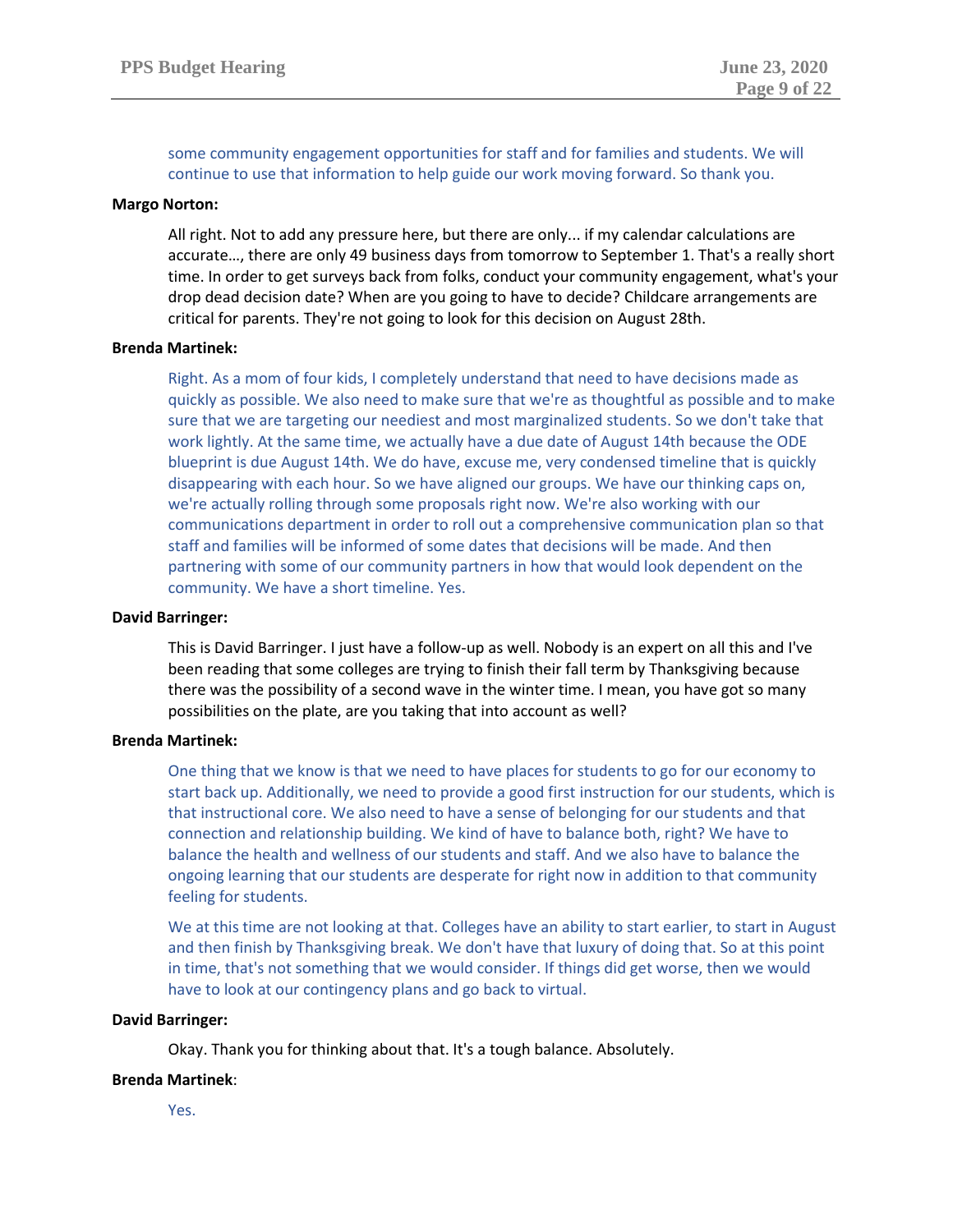# **Mark Wubbold:**

This is Mark Wubbold. David, I would also add that the colleges for the most part in this region, are on the four terms rather than on the semester. And that has a lot to do with when they end and then go into the Christmas break. That's something that we'll be looking at.

My question has to do with the coming fiscal year. You've really pretty much covered it in that last comprehensive answer, because you talked about when you'll begin to make a formal adjustments to the budget, and it sounds like August 14th is a key date and that you're going to be communicating with your constituents through surveys and other methods of community engagement.

I'm not sure what I'm asking you right now. Maybe we have a follow-up to a question that's not necessarily to ask at this point.

# **Claire Hertz:**

A couple of things is the way we know the governor has announced the budget will be discussed in a later session. Well, for us to have schools open at the end of August, we have to start staffing now. So we're taking the best information that we know, and we're running through the staffing process. We've shown you the reductions that we've made based on the assumptions on the revenue shortfalls we received from the state. We have processed that through many groups. As it continue, as things get refined, we will continue to engage our board. And we do plan on bringing an amended budget forward. Now I'm thinking it would be an August, but it depends on when the session is, it might need to be September. It depends on when they're done.

## **Mark Wubbold:**

Okay. I actually, I would like to follow up with a question I wanted to ask a little bit earlier, but I think you're the right person to answer this question. Workshare savings of, I think you said \$18 million approximately?

## **Claire Hertz:**

\$10 million. Purchasing and hiring fees. Yes.

## **Mark Wubbold:**

Okay. So the limitations on that, are they restricted in any way, or can you use that for a refilling your general... Just for whatever purposes you deem necessary?

## **Claire Hertz:**

What it means is we have reduced salaries one day a week, so we're paying less for salaries and we're accumulating that into our fund balance and carrying it forward to be spend on serving students next year.

# **Mark Wubbold:**

Okay. Without limitation. Thank you.

# **Claire Hertz:**

Yes.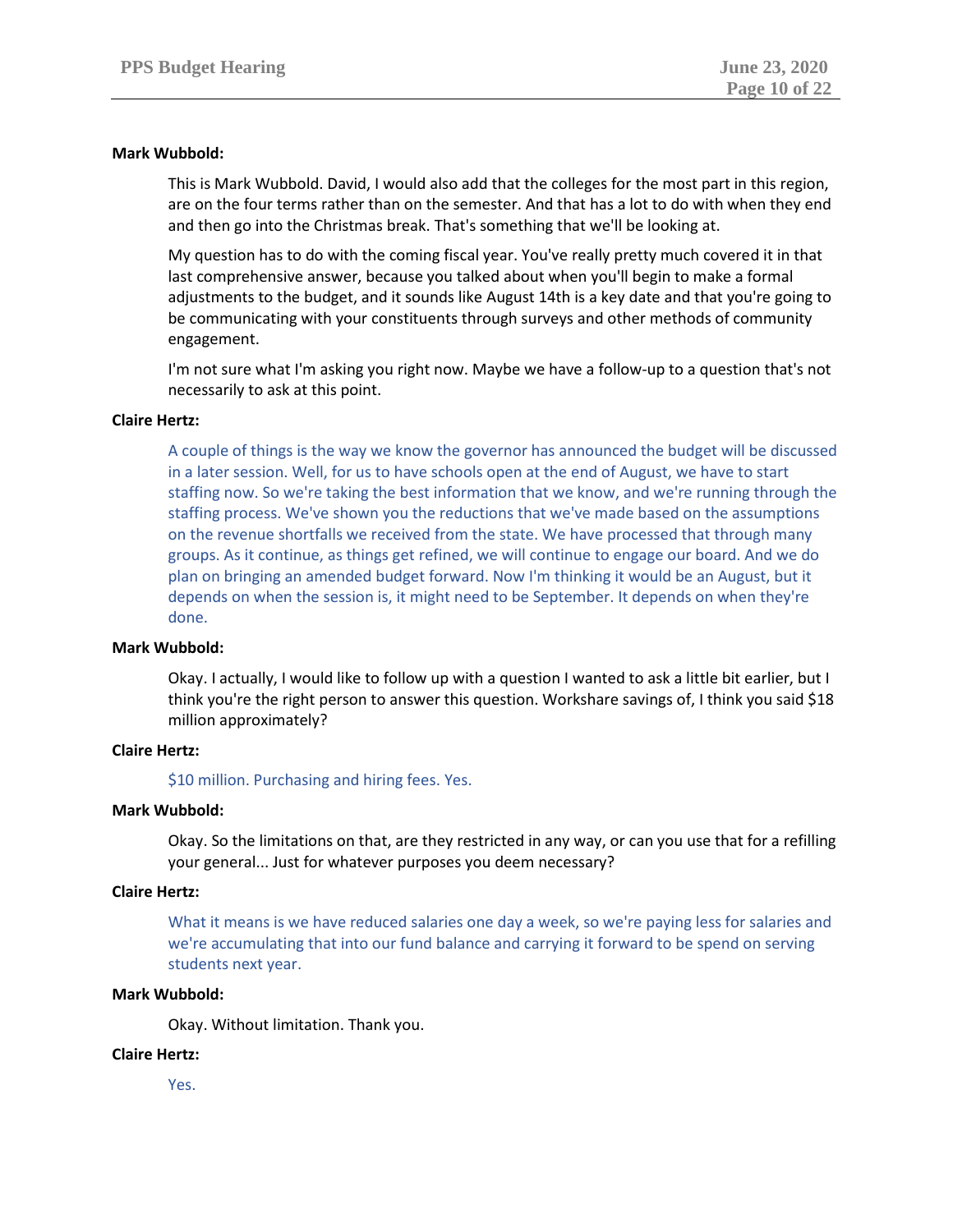# **Harmony Quiroz:**

I have a question about staffing in the fall. I know that every year you set aside some FTE to balance enrollment or to adjust classroom teachers for enrollment differences and things along those lines. I'm interested how well you've been able to build a set aside this year, given the cuts, or if it's been reduced and how much that aside there is for the fall.

## **Claire Hertz:**

We have both a set aside in our general plan and we also have a set aside in our student investment account. I don't have the FTE with me, but, I will see if staff will text me that response-they tend to watch this. And then I will report that out later.

# **Harmony Quiroz:**

Do you know if it's the same or roughly the same as previous years or if it's a reduced number?

# **Claire Hertz:**

Yes, I think with the SIA investment, it's actually more, but we also have more variables to address, right? We don't know how many parents are going to keep their kids at home, right? So we need to make sure that we're offering that virtual option to them and how many are willing to make sure they're in our buildings. So the SIA was more to address class size and to work with that set aside for responding to whatever we find. Even though we surveyed parents, circumstances change, people change their minds. So that's what Brenda Martinek was sharing with you about being nimble. But I will let you know as soon as I hear from staff on what the FTE is.

Chief of Schools, Dr. Bird, would talk a little bit about our review process to meet those schoolidentified needs.

# **Shawn Bird:**

Yes, definitely. We just actually finished that process a couple of days ago. During the normal budget season, we go through and schools get their staffing allocation and then there's a process by which they can request additional set aside funds, set aside FTE. If they, for example, can't run their master schedule because a grade configuration is higher in one grade than another. Circumstances that arise, so we do that. This year, because of the pandemic, we pulled all that set aside back, and then we went through the budget process again. We just finished meeting those needs, and we really prioritized those based on the district mission and vision, and we want to make sure that we're centering the students that are most underserved first.

We looked at the requests that we got, and we held off on anything that was class size related right now. We wanted to keep some set aside for when we actually open in the fall, so that we will be able to address those issues because you may have 36 people in a classroom in the system right now, but that doesn't necessarily mean they're all going to show up because some parents may, in fact, decide to keep their children home or go virtual. We want to hold off on those.

What we addressed immediately were around our CSI, TSI, and Title I schools, the schools that have the highest need. Those are the set aside requests that we work to prioritize in this case, and then any programs that they couldn't run their program. They needed a 0.2 FTE to have all their specials classes or whatever. That's the process that we went through. It's about four hours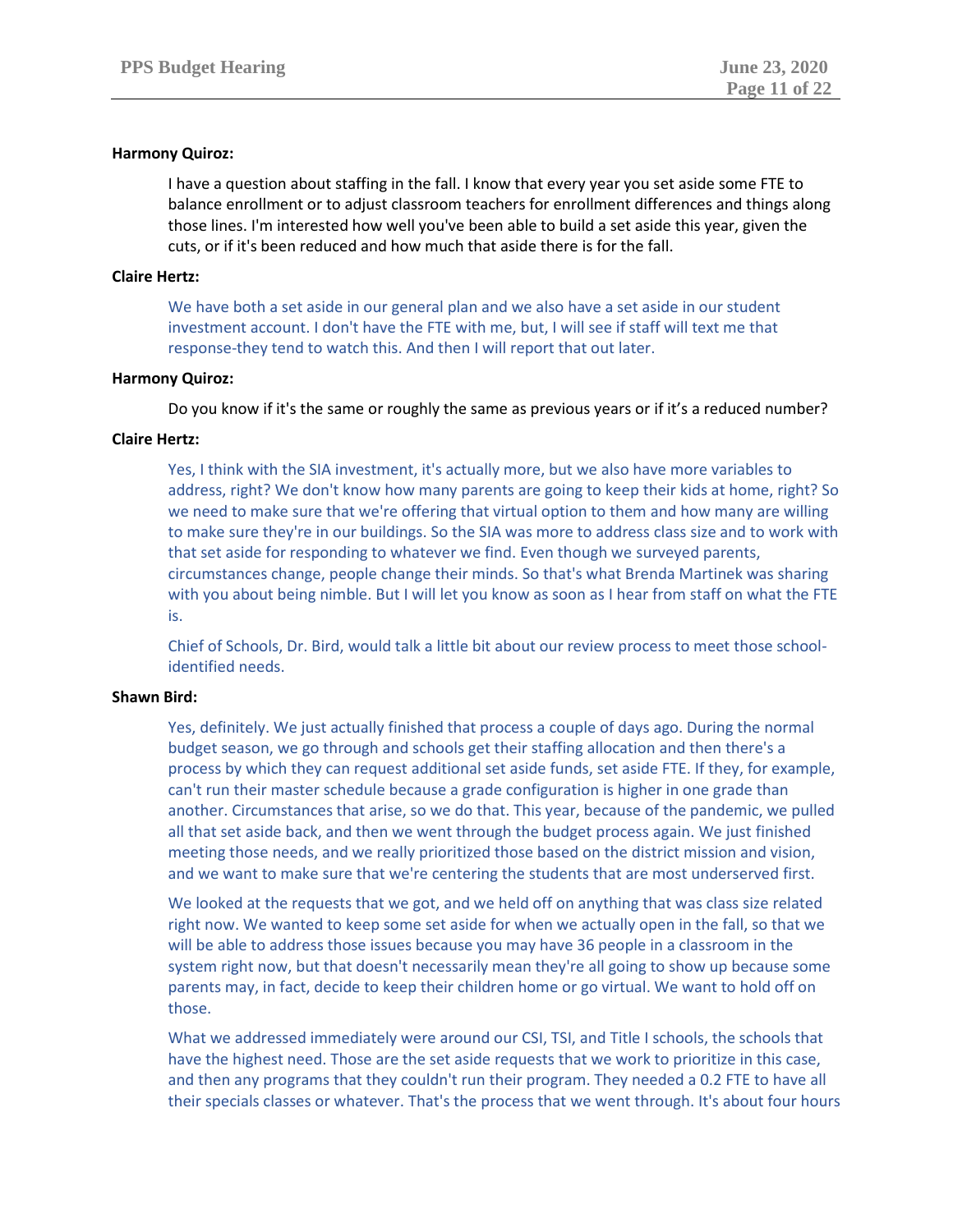that we spend looking at every single request. We were able to address everything except for class size. We'll address those again in the fall.

## **Harmony Quiroz:**

I have a quick follow-up. I say quick follow-up, who knows how long the answers will be. Are we seeing any trends yet in enrollment or unenrollment, given the situation? Are we seeing higher kindergarten enrollment or lower kindergarten enrollment? And then across the district, in terms of parents maybe moving their students out of the public school system at all. I'm interested if there are any trends appearing yet, or does it seem like everybody's just waiting to see the decisions made at the district level?

# **Shawn Bird:**

I think kindergarten, from what I understand, is a bit down right now, but that would not be unusual because people usually go to the school to find out the information. We are working on communicating with those families, and have been, actually, since March, trying to find different channels to communicate with incoming families.

Some schools we've seen, definitely in some of our DLI programs, we've seen increased interest in those. We don't know yet what the answer is going to be about people. They're waiting to see what the progression of the virus is. Just anecdotally I've talked to people that they would like to know what our plans are to know how then they can plan for their future. But we are planning multiple scenarios for kids that need to be in a virtual setting versus a brick and mortar or hybrid setting.

## **Kregg Cuellar**

That's a good question around kindergarten. This is Kregg. I just want to expand on Dr. Berg was sharing, that we do have a three-step process when we're looking at set aside. We address critical needs in the spring, which Dr. Berg was just talking about. And then when we look in summer, when we look at set aside, we're really looking specifically to that question that you just raised around kindergarten.

One of the things that the superintendent has been adamant about is that we have to reduce kindergarten transition as much as possible and not make teacher decisions after school has started and disrupt a kindergarten's environment.

When we're looking at making any additional hires or transitions based off of kindergarten numbers, or even looking at pre-K, we like to make those decisions during the summer. While we do like to be extremely conservative with allocating FTE during the summer, because we really don't know what fall has to bring, and you typically also want to give the fall at least three additional weeks after school has started, so you have a much, much clearer picture in terms of the enrollment in the district, that more likely is going to be fixed.

But in terms of checking enrollment, to Dr. Berg's point, we have the schools team that are checking enrollment on a daily basis, and then we do have reports that we're printing. Right now, we're not seeing anything that's drastically different. We are seeing a little bit of a shift of kindergarten, but then again, that's every year around this time. I just wanted to add a little bit more to that. Thank you.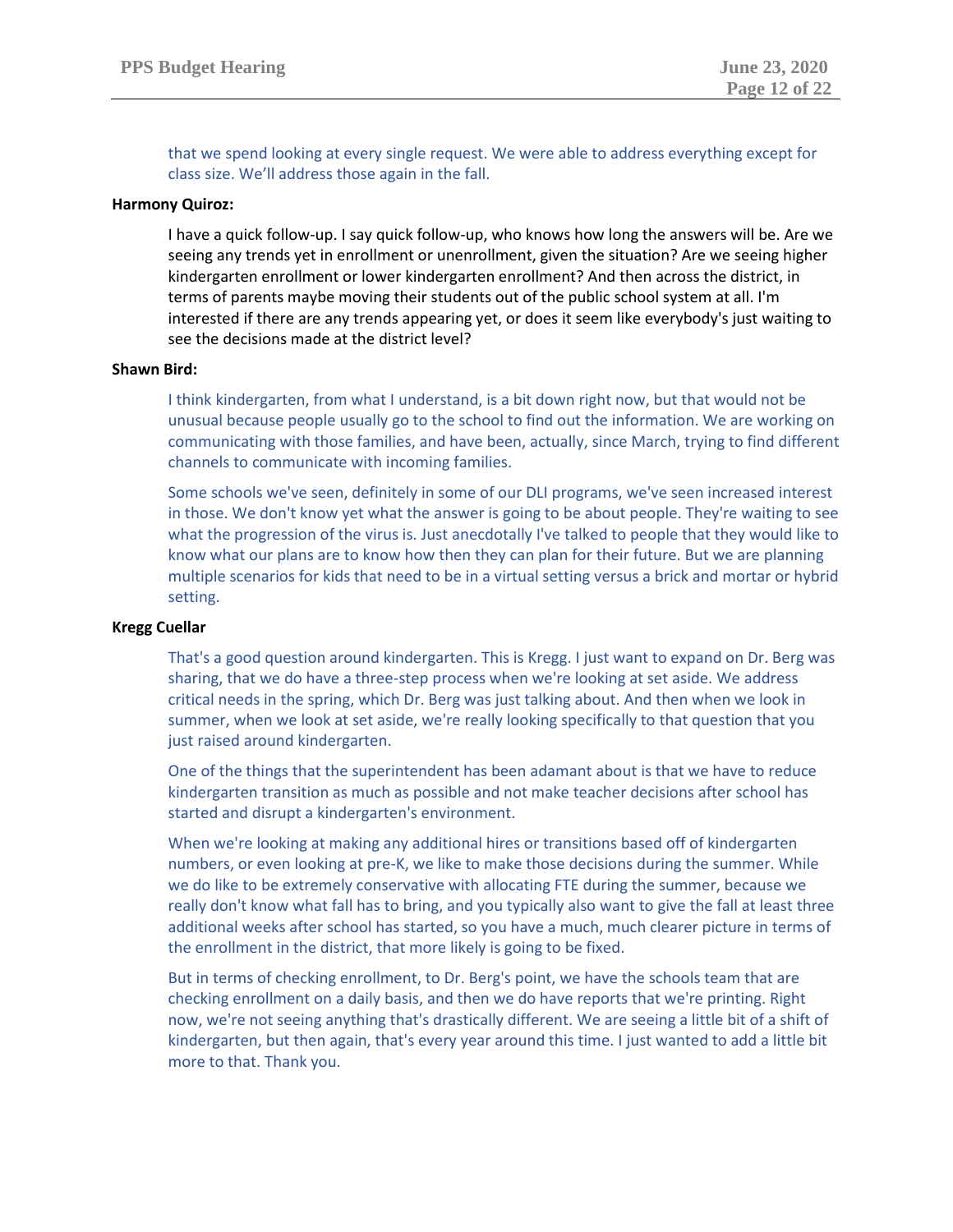# **Claire Hertz:**

We have also brought on an online enrollment process, so that parents can enroll online. We will accommodate the in-person as we open up more in our County.

# **Margo Norton:**

All right. Moving on. The Deputy Superintendent has told us that yes, you are planning to make a, let's call it a true up of your budget once the legislature meets in special session and you have more assurances about your level of state funding.

You chose not true up your beginning balance, even though you have an estimate that's considerably higher, but beyond that, in terms of keeping your budget transparent, how are you planning to monitor? And do you expect that there will be more budget adjustments this year, throughout the year, as you monitor more than usual? How are you going to keep up to date?

## **Claire Hertz:**

One of the things Director Bailey was talking about is the state economists and the revenue forecast. One of the things that we do is we pay close attention to those forecasts. And because we know when the revenue is up or down and we're able to then project what it might mean as it goes forward through the end of the fiscal year, or the end of the school year.

We will be monitoring the quarterly economic forecasts at the state level. We will also, we have quarterly financial reports where we project our revenue and expenses to the board through June 30th on a quarterly basis. While we do a monthly closing on financials and we're tracking financial information monthly, we do strong projection analysis work and projection for looking how we're going to end with the year.

We certainly are mindful that in a recession with this pandemic impact, that there are many different economic models that we could be in for in the future, but we're ready to track and respond as needed.

## **Margo Norton:**

Well, I understand it's a difficult science to perform, and there are so many variables outside of your control. I'm aware that you have done quarterly financial updates to the board. Those don't usually result in a formal budget amendment. But my concern is that if this year is going to be unusual, as we try to find our way back to a normal pattern, that in looking at where we are compared to last year, where we will be compared to next year, that the comparisons will blow up because we don't have a good basis for measuring them because our budgets are so overstated. Do you have any comments on that?

## **Claire Hertz:**

Yes. We are bringing back an amended budget that will lower the funding levels that we're bringing forward right now. We're waiting until after the legislative action to do so, so that we make sure we get it in the right general fund or grant fund. What is unclear is which funds the money might shift between. Right now, we're leaving it with the only official level of funding that we've received from the Oregon Department of Ed and the only thing in writing that we've received from them, and that's what's included in our budget document now.

However, we have also reduced our budgets, knowing of the percentage revenue shortfalls that would be... We know how much of the State School Fund we receive. We know how much of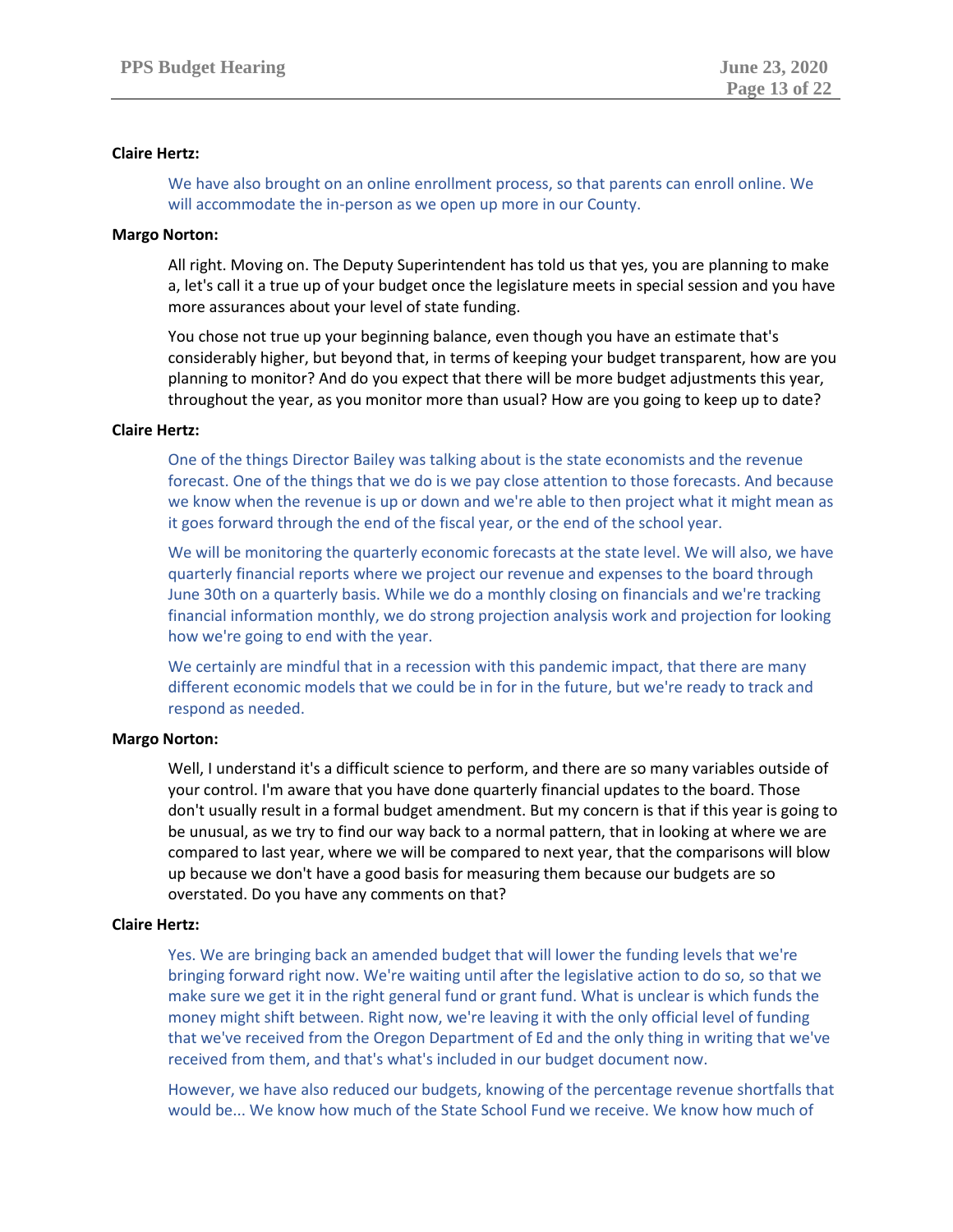measure 98. Going through all the funding streams, we have modified down to the lower level and are staffing at that lower level.

As we open up in the fall, what we will continue monitor with each economic forecast what's happening with the revenue, and we will continue to modify our expenditures to true up with our revenues. That's our best impact, and we're really focusing on ending the year of 21 with a 6% fund balance, which is what we started with in... That was the goal in our climb to 10% for the 20-21 year. We're really trying to stick to that goal, recognizing we have more resources available to us for 20-21 then probably we will have for 21-22.

## **Mark Wubbold:**

We're going to switch gears here a little bit, and we're going to talk about your equity work. In the proposed budget, the district included a very comprehensive approach to the equity issues that you face, funded in part by new state revenue. How are these same equity issues being addressed in the reopening plans in light of the likely reduced funding and is the district reprioritizing these efforts as well as changing some of the metrics or any of the goals.

## **Claire Hertz:**

I'm going to ask two staff members to respond to this question. First will be Daniella Desmond, the Senior Advisor to the Superintendent for racial equity and social justice. And then on the second question, I'll ask Russ Brown, the Chief of System Performance to respond. We'll start with Dani, please.

## **Daniella Desmond:**

Hi. Thank you for the question. I think that the question is really timely because as a system under the superintendent's leadership, we're really trying to develop a culture where the work of racial equity and social justice isn't something that's an add on, or something that happens over here, or in pockets, but rather is baked into our culture.

While we do have a portion of some of our strategies that are funded with the Student Success Act funding, a lot of our work over the past two years has been in developing the frameworks and the shared understanding of how we can move forward together in alignment with our vision.

As part of our reentry planning, we're really leaning on a couple of tools that have been developed and adopted over the past year. One starts with a decision support tool, which is our racial equity, social justice lens. We are applying this racial equity, social justice lens to key decision points for reentry, as well as to key initiatives that are going to occur through the district.

One thing that's different about our district's approach to the application of the racial equity and social justice lens is that we take a continuous improvement approach to all that we do. We are in the process of not only applying the lens, but recording the answers to those questions that are those prompts, and then going back to those and reflecting onto the collective questions that we really start to have some opportunities to pull out themes and places where we need to continue to learn.

In addition to our RESJ lens, we have worked over the past couple of years to support a racial equity, social justice plan and framework that outlines our goals around racial equity and social justice that are social justice that are in alignment in our emerging strategic plan and system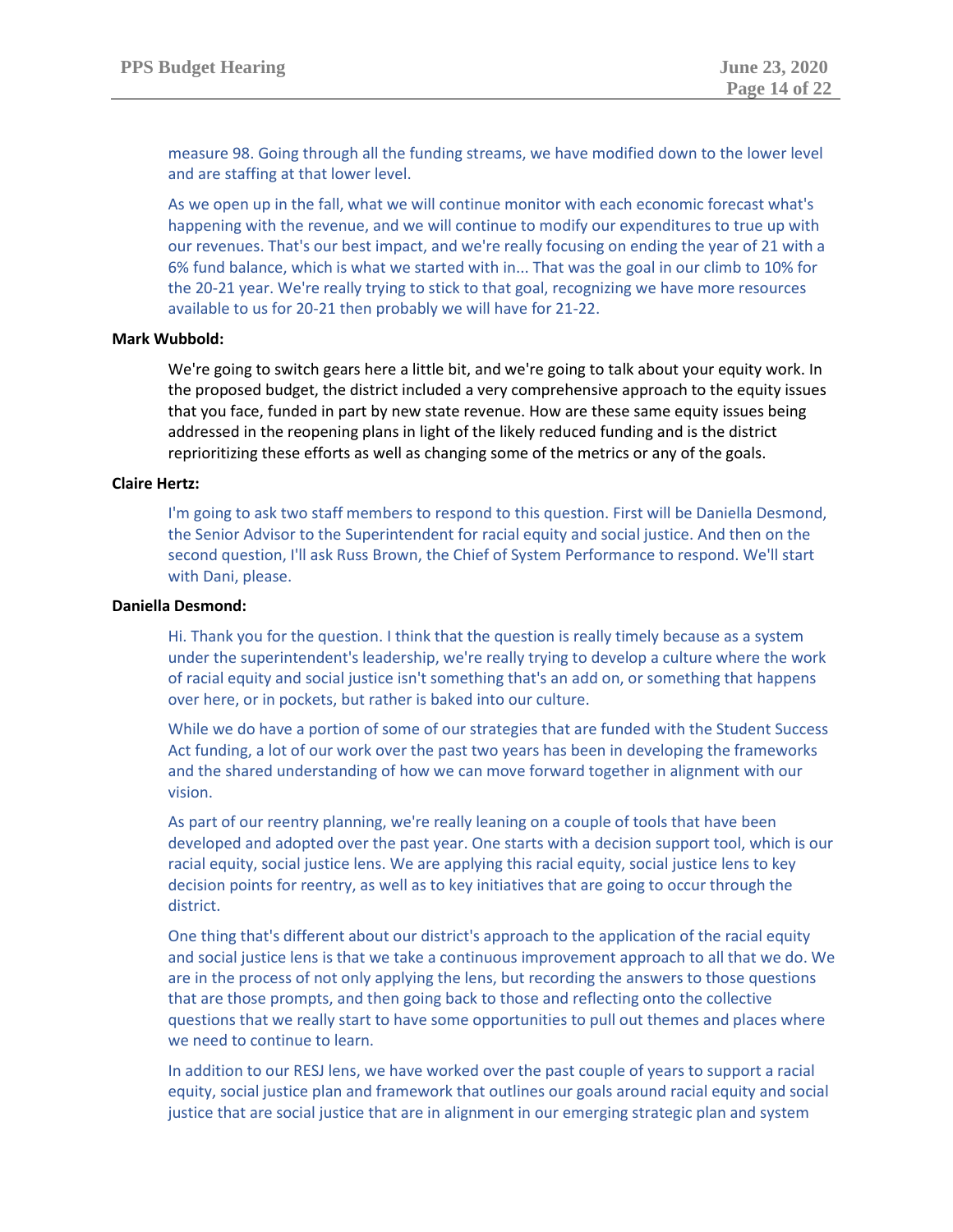shifts. That work has been capacitated in a system wide racial equity, social justice advisory team, which is a cross functional team with a diversity of participants who are really thinking about how we make sure that the work that's happening at school sites, in classrooms, is really coherent throughout the whole system.

So, those two pieces of work, along with some additional professional development and alignment with our community engagement work, really, I think, put us in a good space to think about how we are anchored in this core work around racial equity and social justice and how that has helped us prioritize planning for the next year.

When we talk about who our most vulnerable students are, we're really focused on black and Native American students as our theory of change states. We're leading with race and we understand that we need to build a system for our students who are experiencing the most barriers.

When we think about centering our experience around black and native students, that starts with, what will the reentry experience look like? What are those conditions that our black and native students are experiencing? What might be barriers to their success and how do we actively remove those barriers so that they can succeed in reentry?

We believe that by doing that, by taking this targeted Universalist approach, that our reentry plans will be stronger and every student will be able to succeed. I'm going to turn it over to Dr. Russ Brown, who is our Chief of Systems Performance.

## **Dr. Russ Brown:**

Thank you. The question was whether or not we were going to change our metrics or our goals. And, as you've heard, and I think Dani did a lovely job of outlining how our work's all centered around racial equity and it informs our strategic plan, which is an articulated pathway for our vision as we move forward.

That being said, the board had the foresight last October to adopt goals that really are very well aligned to that work and act as almost a ladder for students as they move through school. Looking at third grade reading, looking at fifth grade mathematics, and specifically the performance of our students who historically have been underserved and remain underserved in our setting.

You've heard today how we're talking about aligning the budget to better support those students and aligning our efforts as we move forward. Those metrics remain unchanged, and it's probably more important than ever that we remain focused on student growth, how much students are learning within the academic year. That is the cornerstone for both the third and fifth grade metrics.

In eighth grade, we looked at a cumulative metric at the end of eighth grade. How are students doing in terms of performance, both in English, language arts, and mathematics. And again, looking overall, all our students then prepared to enter high school to be able to pursue pathways to postsecondary readiness.

And the final goal area, while I never want to minimize the importance of graduation for students, graduation in and of itself will double the lifetime earning potential for a student, it's an incredibly important step, though I think the board and the larger community both recognize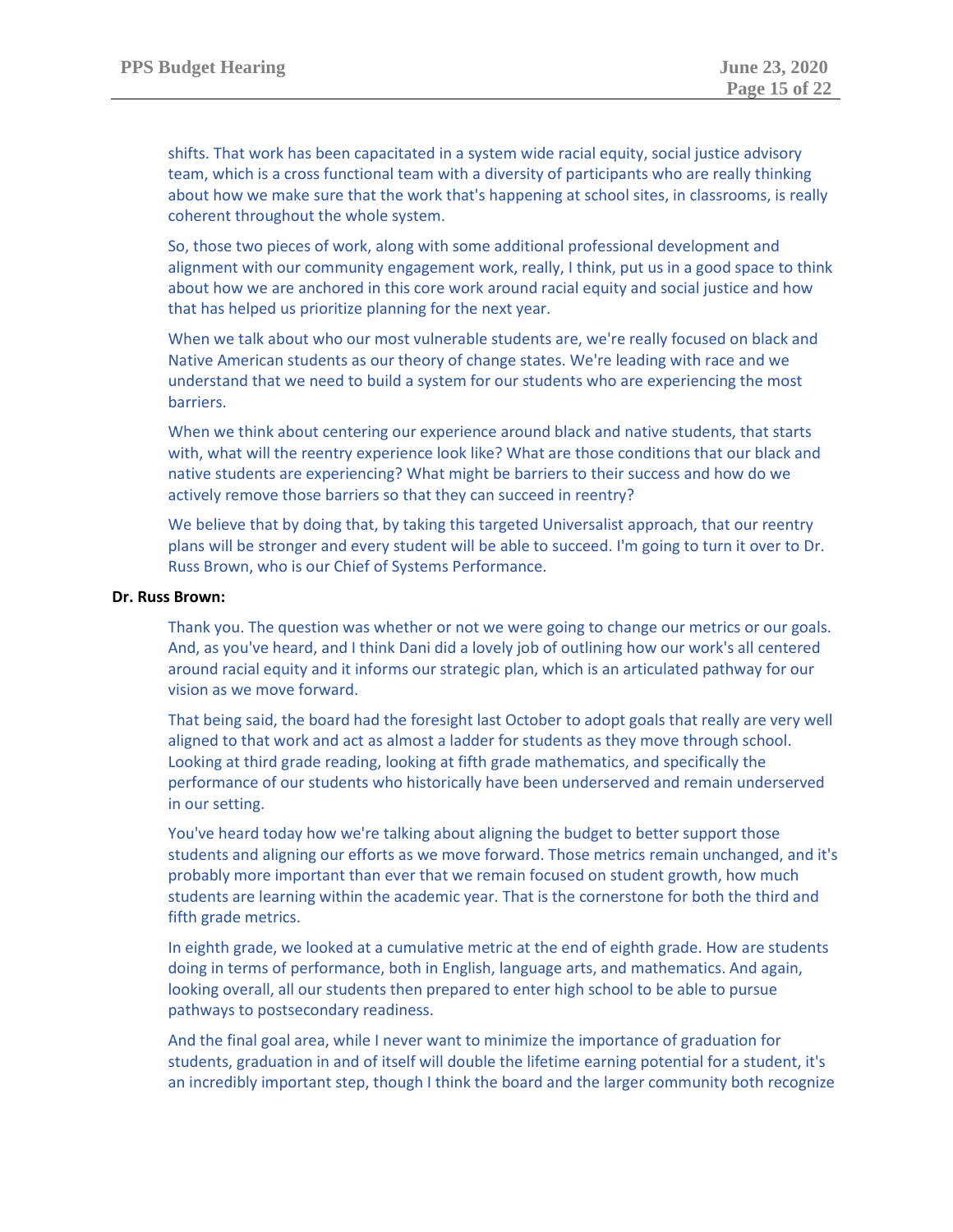that students need often to do something beyond that. They have to have some pathways for postsecondary readiness, postsecondary training.

The final board goal and the metric on that, again, is closing the gap over time between our white students and our historically underserved students of color in terms of their postsecondary readiness. Those metrics and those goal areas remained unchanged.

That being said, I would go back to something that was said earlier by Mr. Barringer. February, the bottom dropped out. We have found ourselves in an unprecedented time and it certainly hasn't been business as usual. As we reenter school, we're going to have to reestablish a baseline. We can't pretend this past year was like every other year. We're going to have to establish a new baseline, and then we'll have to look at the targets and the timeline for those targets based on that new baseline. It's just not reasonable at this point in time to assume. There's research at this point, suggesting that students in the 19-20 year across the country will not have accumulated the expected levels of learning and so we need to take that into account and set a new baseline in the coming year.

## **Mark Wubbold:**

Thank you. And thank you for targeted universalism. That was new to me, and I appreciate the fact that you had it in your budget notes. I do have one quick little follow up. Whenever we talk about applying a lens or using a lens, if I'm a parent, and I was, I put three children through the PPS program, and I'm a parent that's curious about the application of the lens. Are you able to point to something and say, because of the lens, this? Because we applied the lens, we spent this money in this way, or something. Is there an example like that, that you... because I'm sure I'm not the first parent that would have asked this question if I was still a parent.

## **Daniella Desmond:**

I want to answer that question with a "yes and," if you don't mind. It's going to seem like I'm being swirly, but I'm going to come back to the "yes" part. I'm going to start with the "and." I think one of the things, in the work that I've done with racial equity in our community for many years, a lot of what has happened with this application of the lens is that we assume that the lens is the end. The lens is the thing that happened, and so we're done.

The way that, and Claire's going to groan audibly, just wait for it, the way that I like to frame our use and our application of the lens is to liken it to the "couch to 5K." It's summer weather and we've all been watching and eating heartily over the last couple of months. But imagine if you will, that we have been on our couches binge watching, and we are now trying to develop a muscle, a new muscle, that will help us get to race, if you will, to racial justice.

The lens is not the winning of the race. The lens is the exercise regimen that helps us plot our way towards the eventual winning of the race. It is that first around the block run where your sides are hurting, and it's the commitment to apply it to that first time and to apply it again and apply it again and again.

I believe that I can point to several processes and certainly to our protocols, where, as a system, we've said, we're going to apply our lens to these important decisions. And I can tell you how I witness, and it's my perspective, how I witness a muscle that's being developed.

For example, the second question is a doozy, because we're asking who were the stakeholders who were involved and how are they involved in this decision making? And when we first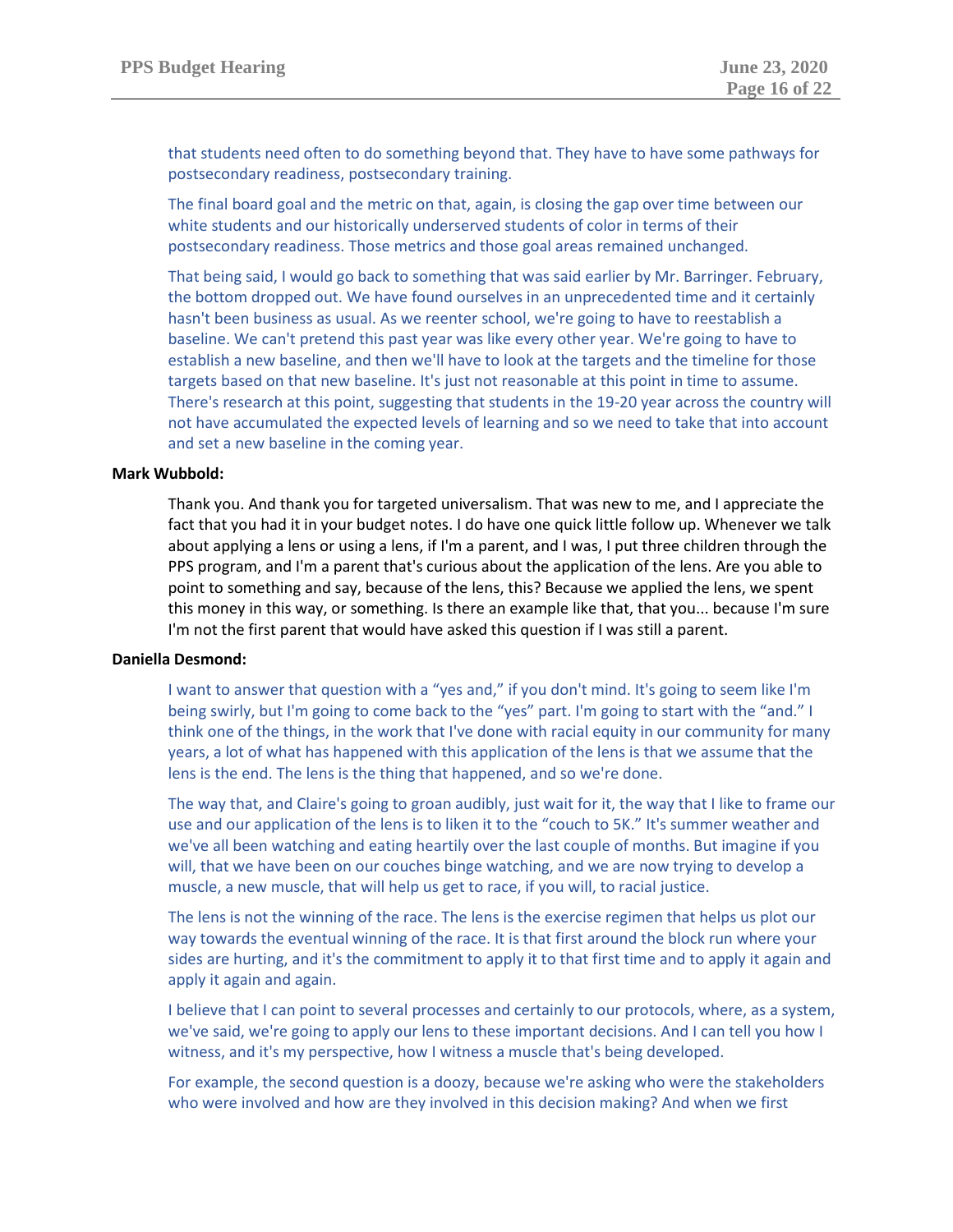started asking that question, we had rather shallow answers, a lot of teams and departments would say. I was involved. My team was involved. Our circles closest to us were involved. And that's the right group that's involved.

And over time, I think because we've continued to ask the question and been in dialogue after we've applied the lens, we now have folks who are starting to talk more specifically about who are the people directly impacted by a decision. And we're now getting more comfortable about talking about black and native students, about talking about communities of color, not only historically, but also presently.

I guess I'm trying to get to the "yes" part of the question, which is, I think that that muscle, I see evidence of that muscle growing. It doesn't mean that we're still not frustrated about wanting to be able to run the 5K after a week of training. And I don't know that we're quite there yet, but we are on our way and our muscles are getting bigger and that is no small feat. I certainly see shifts in our collective culture at PPS to try to get there.

# **Claire Hertz:**

Before we go onto the next question, I'd like to respond back to Harmony's question about our staffing set aside. We have 29 FTE set aside in general fund and 17 FTE set aside in the student investment account. This is overall more than last year, but the general fund is slightly less than last year's general fund allocation.

# **Harmony Quiroz:**

Thank you. I had a follow up question on the equity piece. I'm interested in the status of the enrollment balancing process, especially in light of reopening. Our schools are wildly different. Some schools are under enrolled. Some are over enrolled. Some are brand new. Some are very old. They have all different kinds of building capacity. I'm interested in how the district is using the lens in the light of where the enrollment balancing process is. I know it has to continue at some point with Kellogg's plan to be opening in 21-22. So an update on the status and how you're working with those wildly different school building issues in light of the equity lens.

# **Daniella Desmond:**

Okay. Thank you for the question. I think that the racial equity issues that are implied in that process are significant and also top of mind for a lot of us. Just recently we did a pretty robust process and people were very engaged in a process where we examined GIS data. We looked at several maps and looked at what are the types of conditions around demographics, around income, around housing, tenure, housing affordability, that are going to make an impact in where folks live and also what's the relationship to our schools? We took this data and we had a really robust discussion with an internal advisory group that included our super smart board members who were really engaged around that question. In a hot afternoon where everyone is really carrying a lot of weight, we got to some really key themes that were pulled out. What came out of that lens application process is that we are sharpening and making adjustments to the way that we're going to approach the process or engagement and some of the priorities that we've established.

## **Claire Hertz:**

So I just want to do a time check with the group. Originally, we thought we could have two streaming sessions and we cannot. We have scheduled a board meeting to start at 6:30 this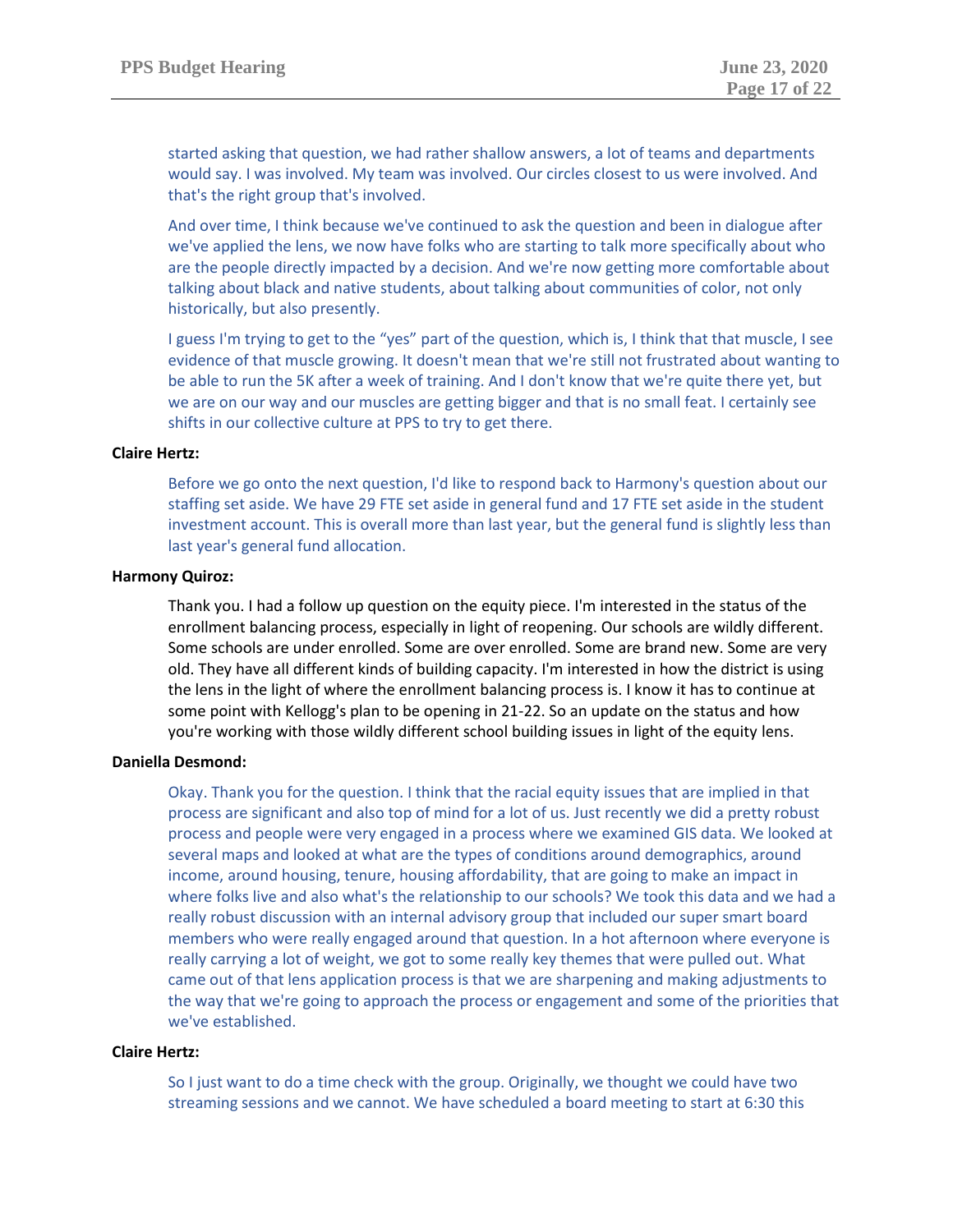evening. I know we have a few more questions to get through, and I don't want to rush. I love the conversation we're having. At the same time, I want to make sure we get through all of your questions this evening.

## **David Barringer:**

Thank you for that. I'm going to skip my question number 10 just for time, but that'll give us three more questions to get through. Harmony?

## **Harmony Quiroz:**

Sure. Before I jump to my next one, is there a timeline for when the enrollment balancing process will start back up the boundary process? I know the community engagement part got stalled, is there still a timeline? The expectation that the first round of that one happened prior to Kellogg opening in the Southeast? I think that's where it left off.

## **Claire Hertz:**

Yes. We will start the process up. We're looking at a virtual process because our group that was going, the guiding coalition, is going to be larger than we're allowed to meet right now. We're looking at a virtual process and still continuing to engage our community in the process. But that wouldn't start until after school started.

# **Harmony Quiroz:**

With the goal of 21-22?

## **Claire Hertz:**

Oh, absolutely, absolutely.

## **Harmony Quiroz:**

Okay. Kellogg will open whether or not already, I guess.

## **Claire Hertz:**

## That's correct.

## **Harmony Quiroz:**

We'll be ready. I have the next question, shifting gears. How has the pandemic impacted homeless students and the district's work with those students? Is the district involved with Metro and its homeless services project? And how has all of this impacted the district's team of counselors and their duties, and how will the district backfill the work previously done by school resource officers? It's kind of a second question.

## **Claire Hertz:**

First we're going to start with Leslie O'Dell, our Senior Director of Funded Programs, and then Jonathan Garcia, our Chief Engagement Officer will answer the SRO question.

# **Leslie O'Dell:**

Thank you. In response to how during the pandemic are we serving, and have we served our homeless students. At first, we have developed really strong relationships with our homeless staff, and we have a larger number of staff who serve our homeless students than most districts our size. That's a testament to our investment and the support that we are committed to. And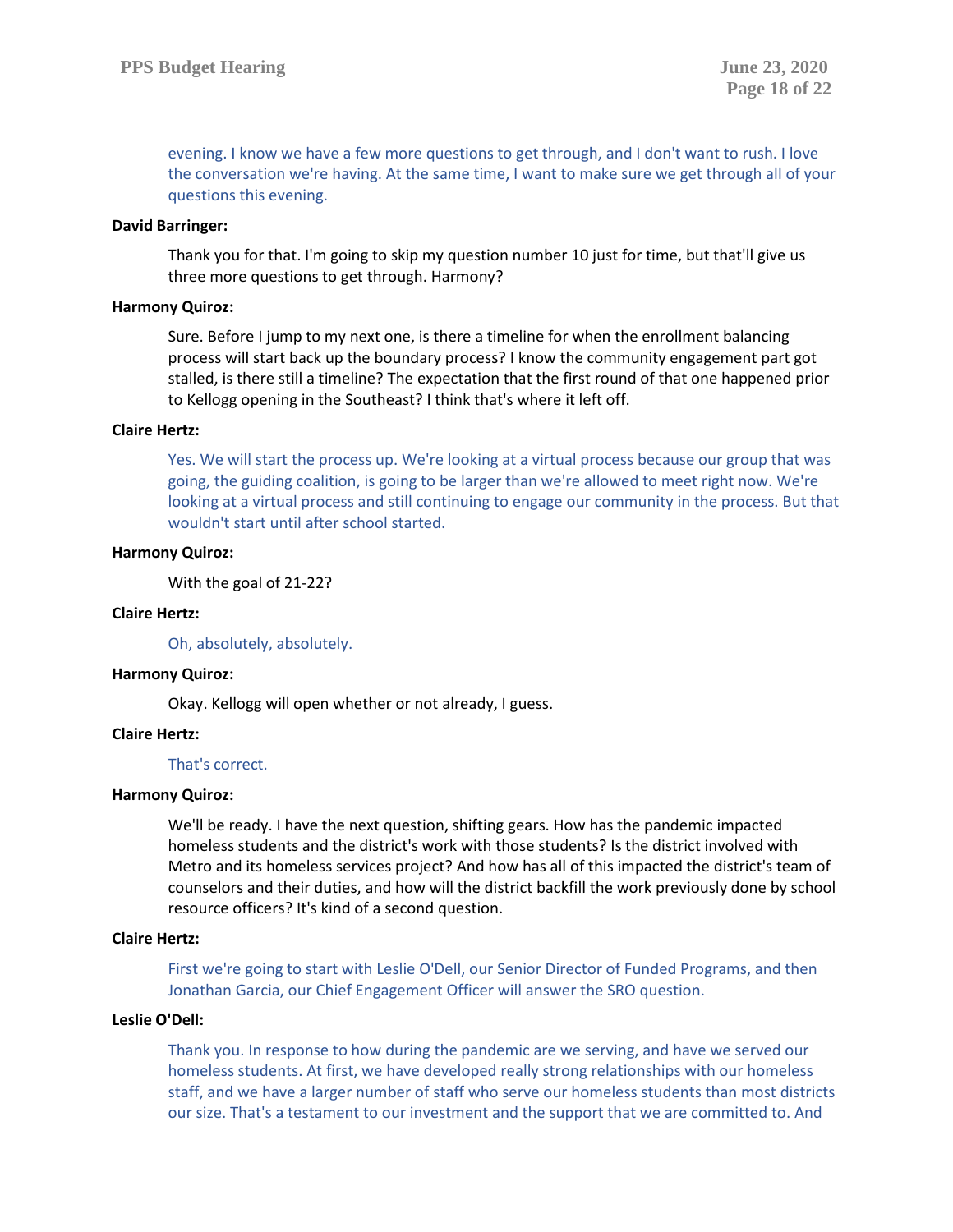so we immediately jumped in making phone calls and whatnot, but the key thing is what do you need, and how did we remove barriers in ways that we knew would affect disproportionately our students and families experiencing houselessness. One example of that is the prioritization of hotspots, the coordination of reaching out to our students and families who are enrolled in our McKinney-Vento programs.

Those calls began immediately, continuing to provide and delivering the typical supplies, food, and resources, but also our continued work with our city and county agencies. The landscape there changes really dramatically in terms of what's available and what's not, and by partnering with other districts and staying in communication, as well as the continued reach out to the county and city agencies to know what's available where so that we can instantly refer families who are experiencing particular need. That is something we did, and we maintain that connection to our families and our schools in a very proactive way through our McKinney-Vento staff, but also our school staff and our counselors, specifically, all working together. And because we have more McKinney-Vento staff, those relationships with schools are very strong. So, between the two, we were really able to wrap our arms, to the best of our ability, around our families to provide the support that they needed at the time.

## **Claire Hertz:**

And then with Jonathan Garcia, our Chief of Engagement.

## **Jonathan Garcia:**

Sure. Is there any follow-ups for Leslie before I transition to SROs? Hearing none, hi everybody, I'm Jonathan Garcia, I'm the Chief Engagement Officer for the school district. As our community is aware, the School Resource Officers Program has been ... in PPS and other Metro districts ... has been historically funded by the city of Portland, which historically we have found in the mayor's proposed budget. On June 4th, as you all know, our superintendent Guerrero charged us, as his senior leadership team, to discontinue the continuing regular presence of school resource officers. But more importantly to really double down on what we've heard from our students, especially our black, native and students of color, which is a desire to build a better sense of belonging, to strengthen relationships with adults, to strengthen the climate and the culture of schools so that our black students, our native students, feel welcomed and have a sense of belonging.

So as we embark on this journey to reimagine school safety, to reimagine a sense of belonging, we continue to employ 31 FTEs who are in the office of security services. These folks serve as mentors, ambassadors, safety advocates on school campuses, and we'll continue that to provide those levels of support. I can tell you from our conversations with students throughout the last year and the last couple of years, what was very important for our students, especially our students of color, especially our black kids and our native kids, is that what is more important for students is that they have adults that they can look to, they can see as ambassadors, they can see as mentors, as guides. And as I referenced in my written statement, the youth division of the Portland Police Bureau had 14 police officers that were responsible for three school districts, hundreds of schools, which really made it difficult for young people to build those relationships, those authentic relationships, that they believe are critical to build that sense of belonging.

So in the course of the next few months as we begin the transition to school opening, we are working on developing protocols for if and when it is absolutely necessary because of an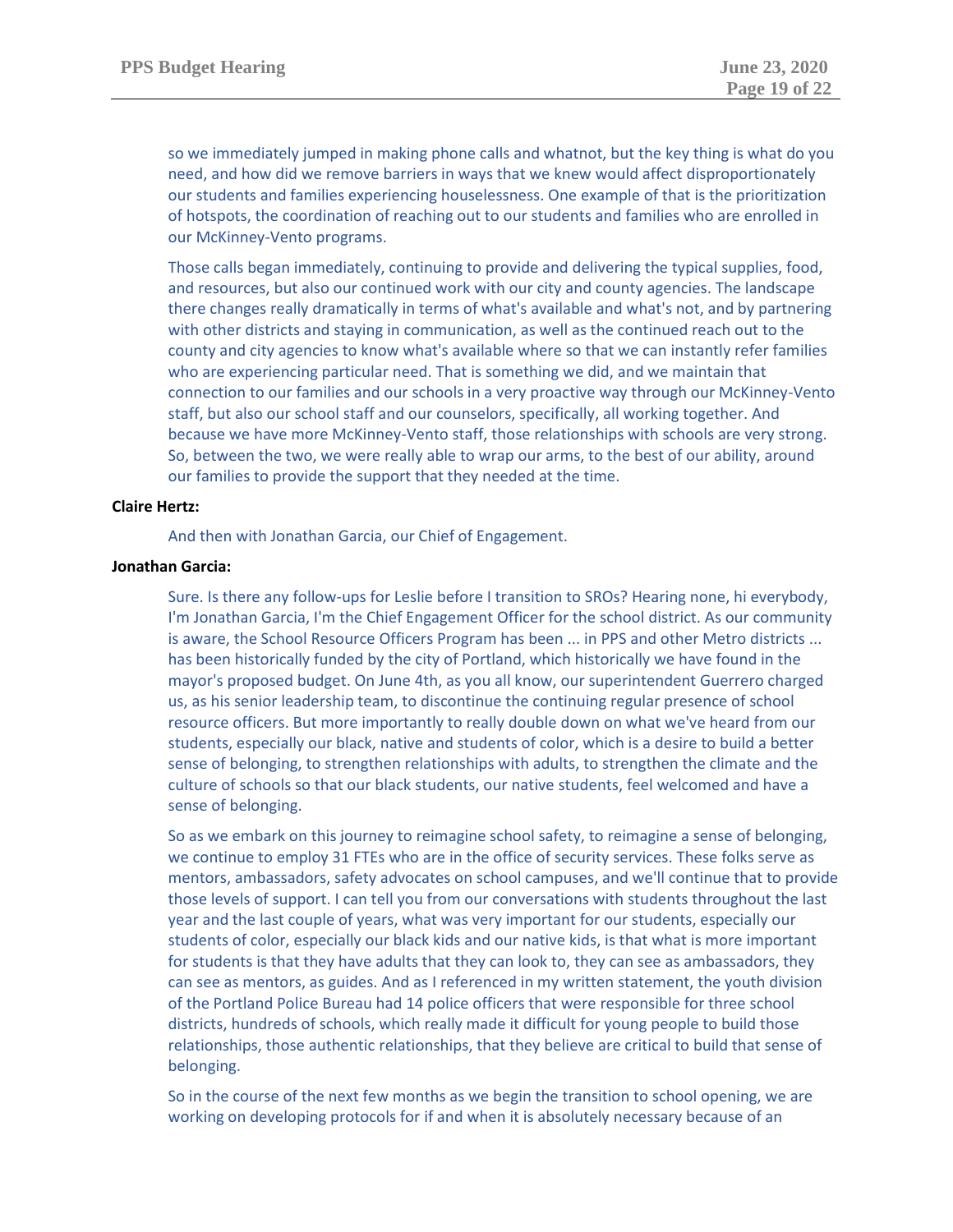absolute emergency, for members of the Bureau to visit a school campus. We will set those protocols out in partnership with the Bureau, but as a reminder to our community, for us it's really getting a sense of ... and making sure our students, especially our black, our native, and our students of color, feel welcome and feel a sense of belonging.

# **James Ofsink:**

Thank you. I have the next question. Moving to facility maintenance and school modernization, we know that has been a focus of the budget for a few year, and then of course also the custodial staffing changes and challenges. Looking backwards and forwards, we have two questions. The first one looking forward, how has the pandemic and the under-budgeting and over-expenditures on bond projects impacted future project design funding and bond planning? So how is the pandemic affecting things looking forward, and also looking backwards, or more like looking current, are the pandemic's infection protection standards changing the existing custodial staffing plans?

## **Dan Yung:**

Hello, good evening. Yes, it's a really great question. With the pandemic and the impacts that it has to our construction projects. It certainly has impacts. We see additional supplies that are needed. We have additional requirements and it also, of course, impacts our staffing and how efficient we are able to be on site. The total impact of what that's going to be is yet to be determined. How is that going to impact individual projects and how is that going to impact our overall construction climate is still something that we'll have to see. Really, I think it's a great question about risk management. This is another variable that we have to take into account when we are planning future projects. And the way that we manage risk, a number of ways, but a couple of fundamental ways is with different contingencies. All of our projects that we plan where we're looking forward for significant capital projects include embedded project contingency.

For new construction it's typically 10%, and for renovation work it's 15% of the construction cost. In addition to that, when we have these larger variables where it's really hard to pin down and know, we also carry what we call a program contingency. So that is over all of the projects, all of the work, all of the different types of expenditures. And we're looking on our future bond planning a 10% contingency. That's a significant amount of funds that can help us account for this potential risk and this new variable.

#### **James Ofsink:**

Maybe it's too early to answer this question, but we've gone around and talked to a lot of districts at this point and have talked to districts like the Port and Metro that have also large capital things in play. I guess what I was trying to get at, which I didn't hear exactly, although maybe it was in there buried under the budget consideration, is if you've also had to start making design considerations, given the pandemic.

#### **Dan Yung:**

Well, that's a great question. With this, fairly early on we haven't had any projects that have gone into design and are in the phase where we're seeing that need, which doesn't mean that it isn't going to happen. The one thing that's valuable to us on our current projects is we track all the impacts every month. We have our contractors identify, and our design teams, any changes, any costs, and we look to reconcile those every month. Those turn into our lessons learned, so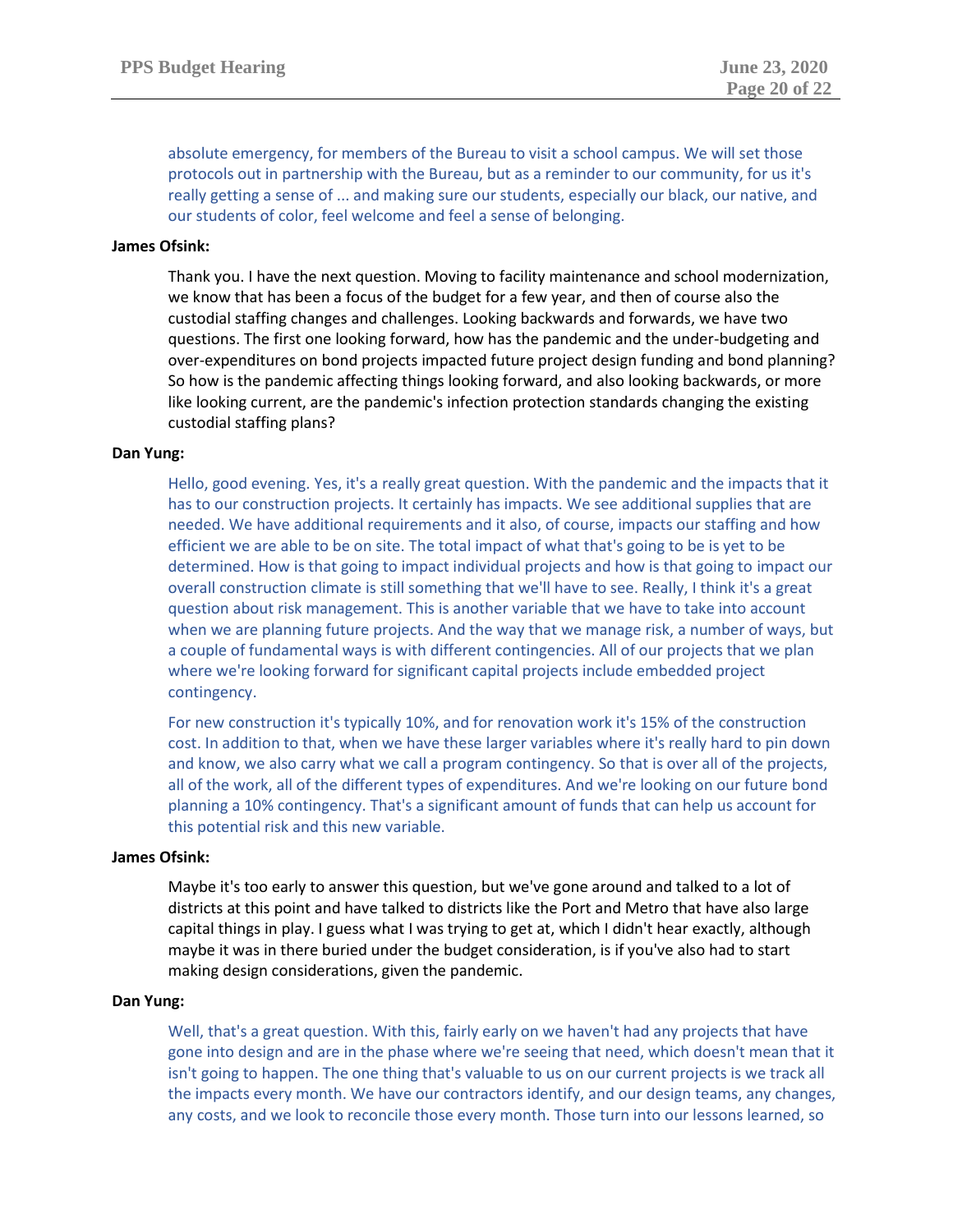as we go into planning and design for our new projects we have those available so if there are changes that we need to do in the design itself, we have that information about going forward.

## **Mark Wubbold:**

Daniel, I'm curious about this 10% contingency, because as a citizen of course I've been following all the wonderful updates that our local schools, like Grant, it's just beautiful. We're very proud of that. Ten percent, is that common or is that an increase from your last bond series of facilities? What would you say about that?

# **Dan Yung:**

Yes, I'd say there's no specific standard. It's general good practice to be somewhere in the 10% range, usually you would like to see somewhere 8% to 10%. And so we're aiming to be on the higher side, on the 10% side. And ultimately, all those funds go into capital projects. The plan for the contingency is that you spend it down over time. It's a risk management strategy, if something comes up that is unforeseen, you have that ability to cover that cost. That said, over time, if you're not meeting that for unforeseen conditions, then you have the opportunity to elect to where you want to allocate those funds, whether that be additional health and safety projects or otherwise. That's one of the specific cost components that we are reviewing with our Bond Accountability Committee and we'll get their recommendations as well as what they think that right percentage is.

## **James Ofsink:**

Just for us, I do think we're basically at time. So if someone can answer the custodial question and then I think we'll do our wrap up.

## **Dan Yung:**

Yes. I'm happy to do that as well. The question there is, is it changing our staffing plans? Even though we've talked about some of the budget challenges that we have going into the next FY, we have kept the same custodial staffing FTE, we've held that constant. We are also ... part of the question is, are we changing our standards? Absolutely. Beginning of March, we changed our standards for what our custodial cleaning and disinfecting looked like. We updated what supplies, including materials, we used, we emphasized disinfecting high touch areas, and we are continuing to refine those, and will continue to refine those as the pandemic changes over time.

## **David Barringer:**

Great, thank you. Craig, did anyone sign up from the public to provide comment? No?

## **Roseanne:**

# Hi, this is Roseanne from the board office. Nobody has signed up.

## **David Barringer:**

Great, thank you Roseanne. With that, then I want to thank you all for participating in our hearing, and I will close the official hearing and open up a regular meeting of the TSCC. And with that, does any commissioner have any comment on the budget? No? Then I will ask Craig, our Executive Director, for his review and recommendations as to the certification letter.